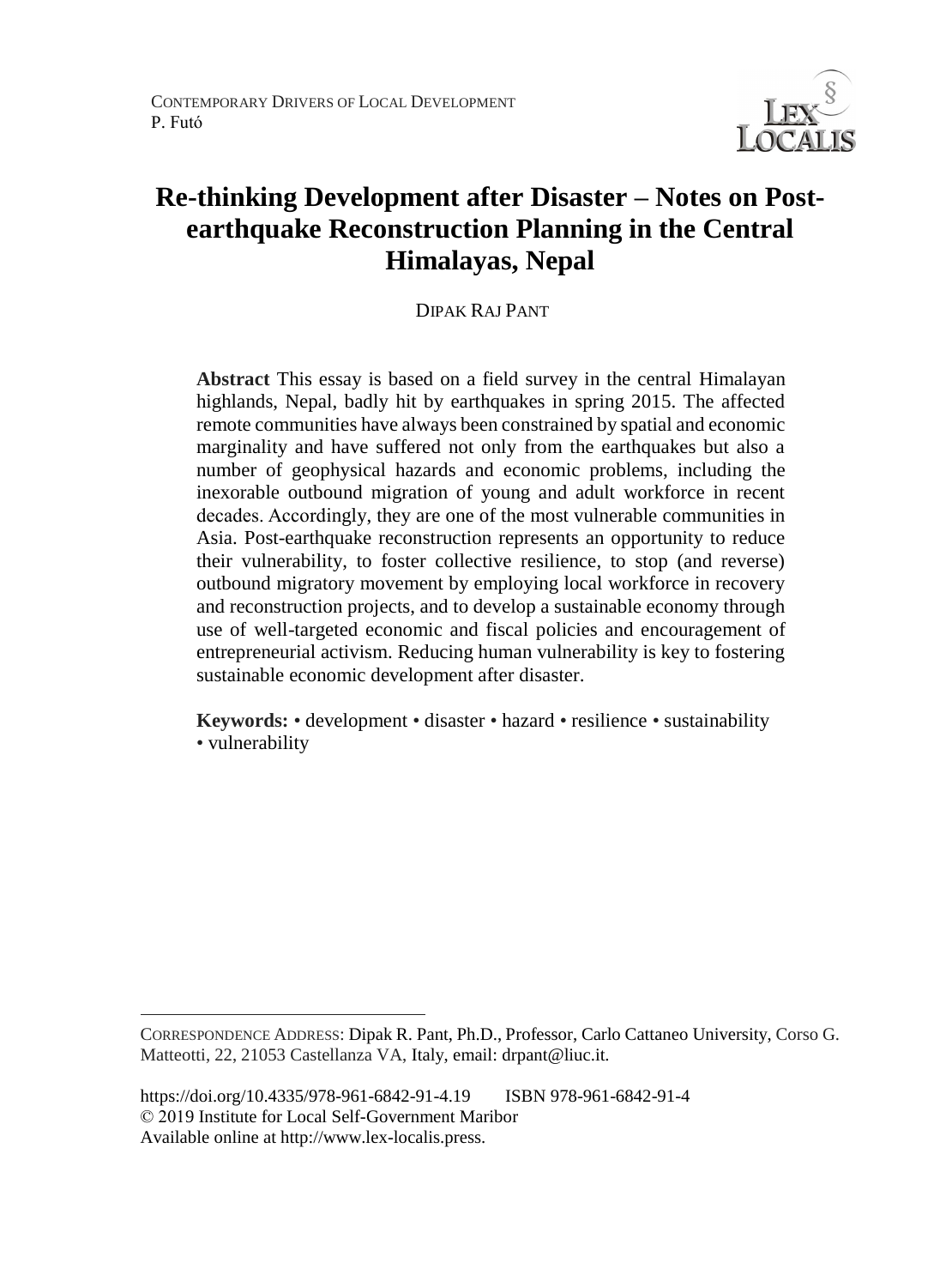### **1 The Himalayan disaster: Nepal earthquake, 2015**

Nepal was hit by two strong earthquakes in 2015: the first on Saturday  $25<sup>th</sup>$  April when a very strong tremor (7.8 Richter scale) hit Gorkha district; and a second one (7.3 Richter scale) on Tuesday  $12<sup>th</sup>$  May with an epicenter near the district of Sindhupalchok bordering Dolakha, on the same fault-line, probably as a result of a strong after-shock. The centraleastern highlands and valleys of Nepal were hit, including the capital, Kathmandu. This caused destruction on an enormous scale, affecting the lives and livelihood of millions, and disseminating widespread distress. The earthquake killed and injured thousands of humans and animals. Settlements, infrastructure, geo-hydraulics and ecosystems in the central Himalayas received serious jolts, causing a long trail of destruction and despair. A major natural incident (the earthquake) soon turned into a human tragedy on a massive scale. This disaster re-affirmed the fragility of human habitats in the central Himalayas and underscored the vulnerability of its inhabitants. Two devastating quakes were followed by hundreds of aftershocks and tremors. Tremors continued for months, frightening the already battered population.



**Figure 1:** The epicentres of 2015 earthquakes in the central Himalayas

Source: Pant (2016, 8).

According to Nepalese government records, there were 8,790 human casualties (deaths) and many more (22,300) severely injured. More than half-a-million houses were destroyed, leaving the owners and tenants homeless and internally displaced. It is estimated that the lives of eight million people, a little less than one-third of the total population of Nepal, have been badly affected. Thirty-one of Nepal's 75 districts were struck, out of which 14 high-altitude rural districts were the worst-hit (NPC 2015). In some areas, settlements and croplands were swept away by avalanches and landslides triggered by earthquakes and tremors. It was the worst natural disaster to strike Nepal since the big earthquake of 1934.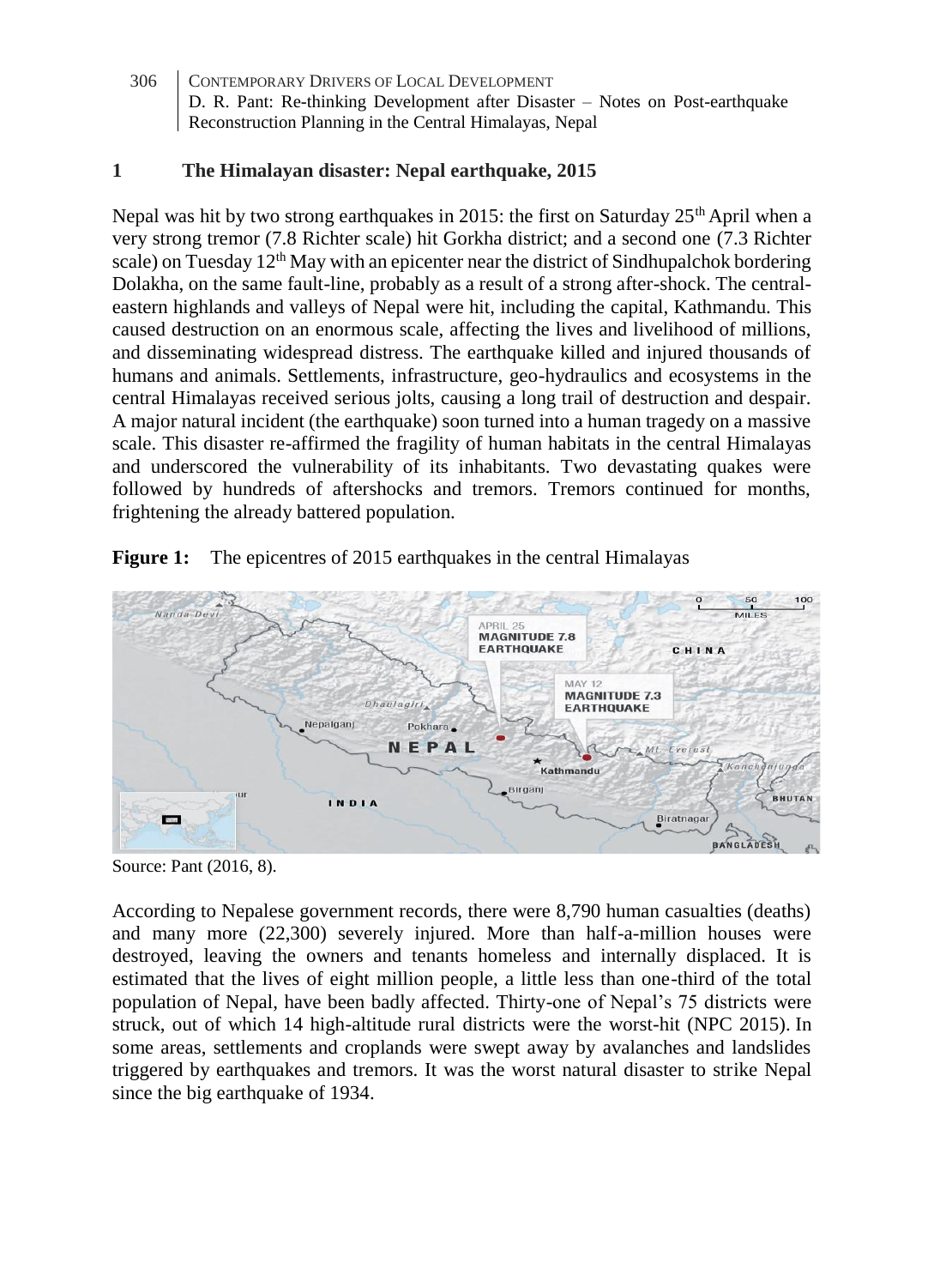### **2 Vulnerability exposure**

The 2015 earthquake has exposed the vulnerability of Nepalese people. The magnitude of damage caused by the earthquake is largely a result of pre-existing vulnerabilities. Had these vulnerable conditions been properly addressed long before the earthquake, then the extent of destruction and loss could have been significantly lessened. Vulnerability is a combination of institutional, infrastructural and socioeconomic conditions that limits the ability of people living in hazard-prone areas to withstand, cope with and mitigate the effects of a hazardous event (Blaikie *et al.* 1994).

Emergency relief work and immediate (post-emergency) support systems involve transitional action which is, understandably, carried out speedily, without in-depth analysis. Nepal's emergency response was admirable in the immediate aftermath of the earthquake of 2015. Rescue missions were conducted in every place of distress. Relief materials were distributed. Health crisis (starvation, epidemics) and breakdown in law and order (chaos, anarchy) were avoided. Nepal's security forces worked hard and performed quite well, despite being under-resourced and overstretched in terrain that is very rugged and difficult to work in.

Post-disaster reconstruction is very different from emergency management. In terms of local characteristics, every place has unique post-disaster features, thus effective recovery solutions must be calibrated as per the local circumstances and an assessment of local vulnerability and capability. Post-disaster management demands well-informed policymaking and careful planning. Before committing huge amounts of resources and deploying a wide range of skills for recovery and reconstruction, four sets of knowledge have to be obtained:

- Scientific understanding of all potential hazards.
- Historical memory of previous disasters, and lessons learned from previous postdisaster management.
- Periodical technical assessment of the geophysical, environmental and infrastructural vulnerabilities; and their post-disaster evolution in the disaster-hit habitats.
- Anthropological comprehension of the preexisting institutional and socioeconomic vulnerabilities and capabilities of people affected by the disaster, and of the new risks and uncertainties contributed by the disaster.

Post-disaster recovery is a complex process that involves almost all social spheres and economic sectors and requires close collaboration between public institutions and private actors as well as other agencies (NGOs and international bodies). Close collaboration among all stakeholders helps to grasp local vulnerability. Local communities should be helped through the provision of scientific and technical support to define and manage their own vulnerabilities and capabilities. Aided by technical support from external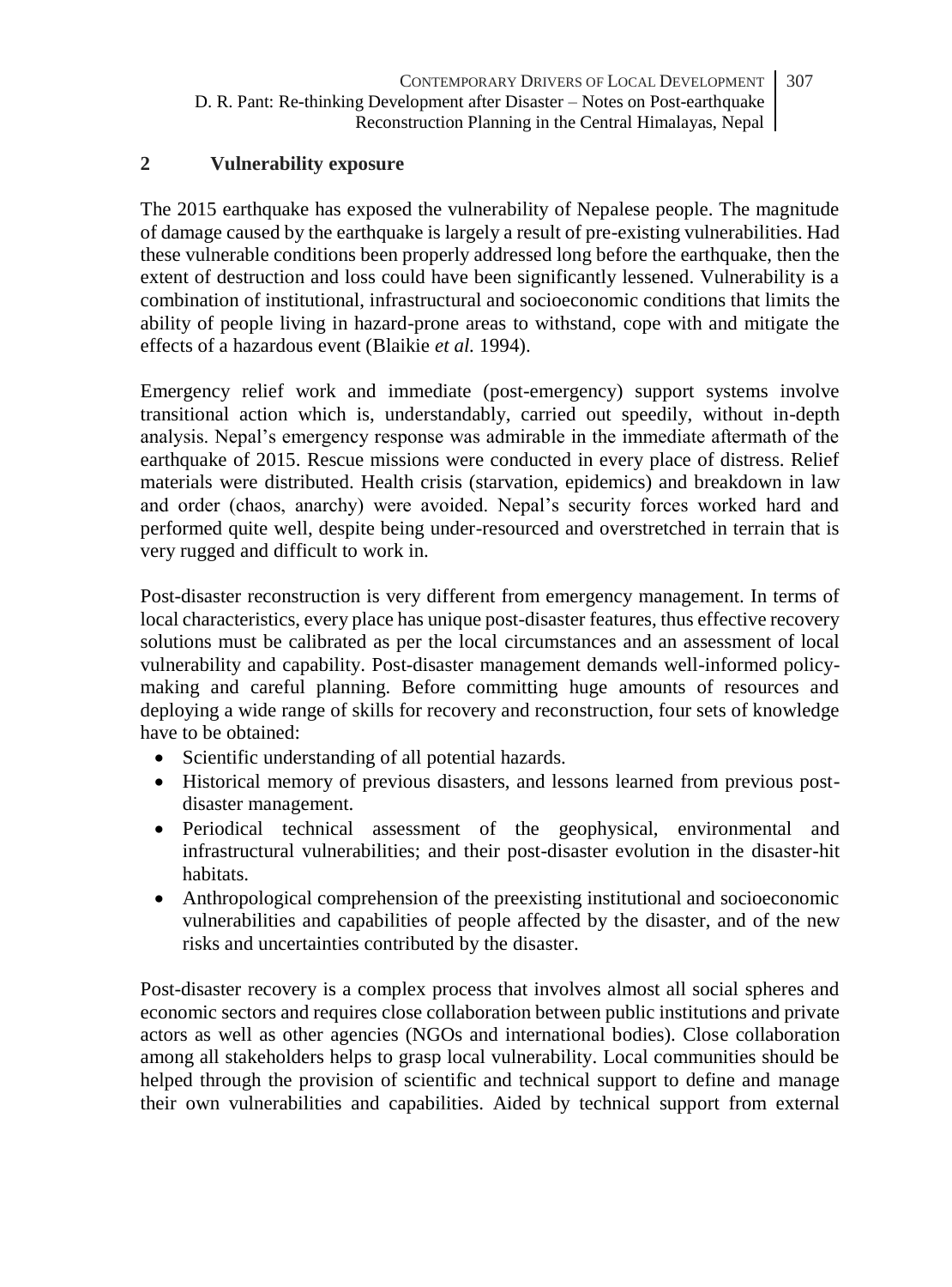agencies, a community-based, contextual and proactive approach to vulnerability is perhaps the best approach (Wisner 2008).

In the aftermath of 2015 earthquake, Nepal's vulnerability due to institutional deficiencies was exposed. The absence of locally elected governing bodies at municipal and district levels proved to be a serious handicap to a timely and systematic reconnaissance of the impact of disaster and for accurate information and data collection. Non-elected state-government teams, charities, security forces, etc. were limited in terms of grasping the details and peculiarities of the local reality. They had difficulty in reaching the grass-roots level. The mobilization of government workers becomes effective only if there is a valid and well-representative local institutional counterpart. The decentralization of the institutional framework is key to delivering relief and reconstruction programs, as well as to ensuring full recovery and economic development after the disaster (Lyons *et al*. 2010).

The void in local governance was a direct result of a long period of political instability caused by bargaining, brokering and bickering among the contenders for power, even after the end of a decade-long (1996–2006) Maoist insurgency. An active institutional counterpart, representing the local community, was not available to coordinate recovery until recently.<sup>1</sup> Even non-elected administrative officers (municipal secretaries) were absent in many villages when the earthquake struck.<sup>2</sup> This was one of the serious limits faced by relief workers in the immediate aftermath of the earthquake. Later, this also caused delays and confusion in terms of fact-finding, planning and providing reimbursement to victims by the newly instituted National Reconstruction Authority (NRA), besides the political bickering and bargaining (i.e., delay) over the composition and nomination of the NRA itself.<sup>3</sup>

In Nepal, the vulnerability of already vulnerable people such as those with physical disabilities, the sick and under-treated, pregnant women, young children, very old persons and single-parent households became worse compared to the pre-earthquake period. Women were particularly hit hard as they were most likely to be busy indoors performing household work when the quake struck. The active adult workforce in Nepal's rural highlands consists mainly of women and the elderly; both suffered badly (many young adults had left their villages long before the earthquake). Political instability combined with poverty and the lack of off-farm opportunities drove away waves of able-bodied natives from the rural highlands to work in the towns and roadside trading posts (*bazars*) of the largest urban conglomerate (Kathmandu valley), and to the urban areas of southern lowlands. A majority ended up in sub-standard periphery (and often unauthorized) settlements. Many have gone abroad to earn money that they can send money back to their families.<sup>4</sup> The absence of the able-bodied during the relief action in the immediate aftermath of the disaster proved a serious problem. Political instability and rural poverty caused widespread socioeconomic vulnerability which has caused the massive exodus of able-bodied youngsters and adults in the recent past. The absence of the able-bodied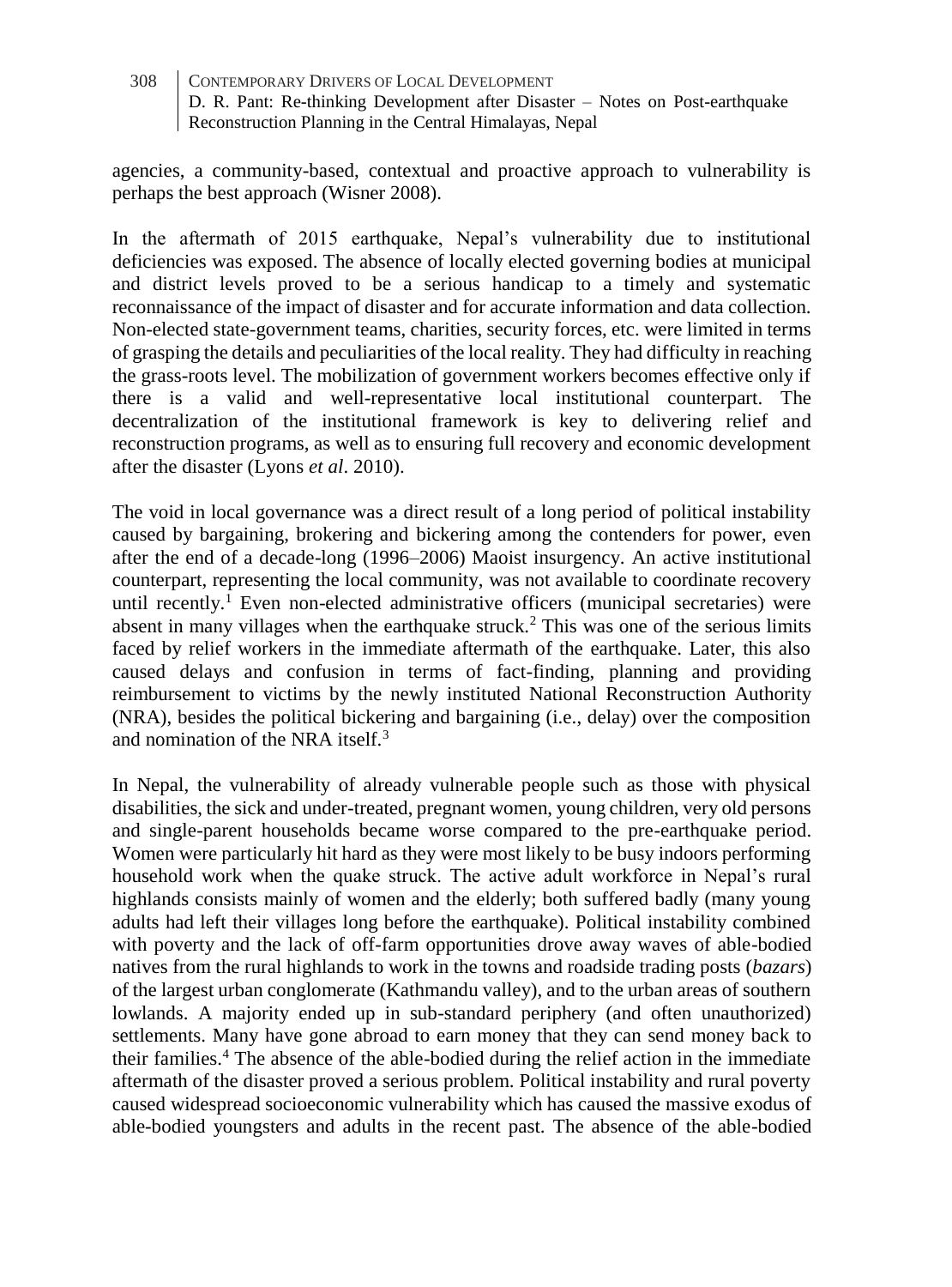rendered the remaining people (mostly women, children and the elderly) even more vulnerable; it added another layer of vulnerability. As a result, the destructive effects of earthquake became disastrous. After the earthquake many more left as the reconstruction process slowed down due to politicking and bureaucratic procedures. The state's offers of compensation and technical delivery proved to be far below the quantity and quality required.

Those most affected by the disaster are farming and herding communities concentrated in the mountainous districts of central-eastern Nepal. Smiths, craft-workers and retail traders have been hit hard. The earthquake has affected people engaged in farming and herding, retail trading, crafts and services, with their fewer properties and lower incomes and with very little means of reconstructing their shelters and livelihood-related structures. Large business structures, usually constructed in reinforced concrete, suffered less physical damage. Small home-based businesses (cottage enterprises) suffered badly, crippling the ability of many to make a livelihood, and making them vulnerable to financial bankruptcy, physical and mental health problems. The 2015 earthquake devastated relatively neglected (marginal) socio-spatial contexts such as the scattered rural hamlets of high-altitude regions and was a disaster for the poor rural folk of mountain districts who already had few material resources and very difficult logistical conditions.

The aftereffects of the earthquake manifested as formidable risks and challenges: more outbound migration of the able-bodied, an increase in pressure on existing facilities and services in urban areas (more slums and shanty-towns), health and safety problems, public security concerns, illicit trade, and further burdens on the shoulders of police and criminal justice offices. Disasters trigger multiple disruptions in civic and economic life. Later, these effects are amplified by further secondary disruptions of livelihoods, critical infrastructure, the supply system, and law and order. Disastrous events involve a long causal chain of crisis and hardship, generating secondary and tertiary disasters from the interaction between anthropogenic and natural elements as "cascading" effects. Careful analysis of such cascading risk is essential to identifying solutions for recovery and resilience-enhancement (UNISDR 2017).

Post-disaster disruption and dysfunctionalities are particularly difficult for vulnerable categories of society, and even more so in politically unsettled and economically weak countries like Nepal. The after-effects of large-scale disasters unfold as a myriad of problems for society, and can trap already vulnerable sections of society in chronic poverty and perpetual vulnerability. Disaster hits hard those who are already vulnerable, and those who are hard hit become even more vulnerable.

"Vulnerability" is the key term for understanding the long-term effects of disasters. Some sectors of society are more vulnerable compared to others, and more exposed to harm and loss in the case of a hazardous event. Socioeconomic processes related to economic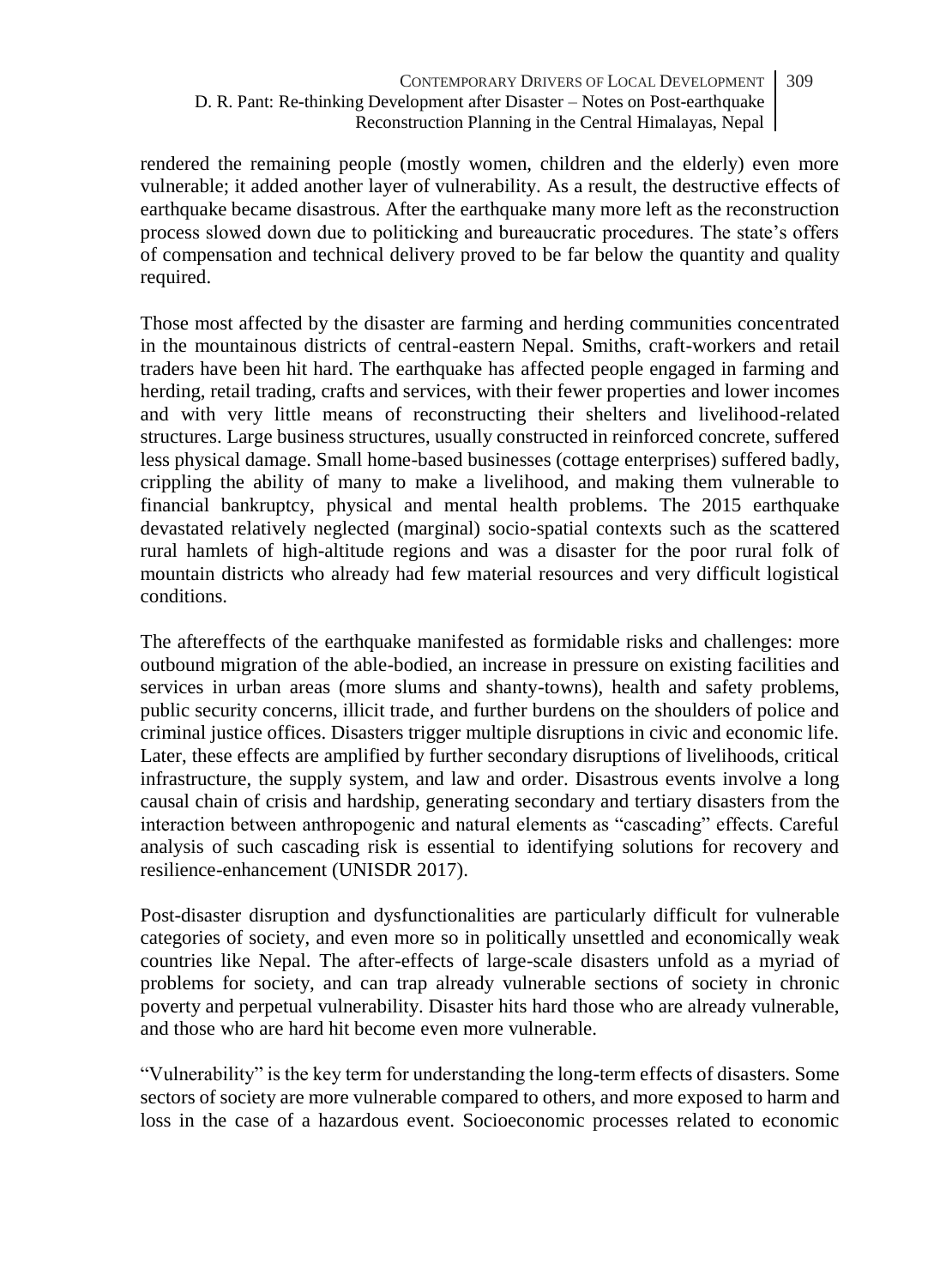inequality and the hierarchical power structures of a country are said to be responsible for the unequal exposure of individuals to risks in society (Bankoff and Hillhorst 2008). In the case of Nepal, we should also mention spatial disadvantages; i.e. the geographical marginality of the rural highlanders.

### **3 Understanding human vulnerability in Nepal**

Nepal is one of the poorest and least developed countries in the world. Among 179 nations surveyed, it is ranked  $30<sup>th</sup>$  from the bottom according to the World Bank (2018).<sup>5</sup> Vulnerability has generally been associated with poverty. Poverty exacerbates the negative effects of hazards and accidents and thus contributes to further vulnerability. Poverty certainly represents a deficiency in terms of facing risks, but poverty is not vulnerability in itself (Cardona 2008). Some wealthy and developed places may be exposed to high levels of risk (e.g. Japan and Taiwan in Asia to earthquakes and typhoons, California in the USA to drought and earthquake, The Netherlands in the EU to floods). However, such countries may be less vulnerable due to their capacity to cope with risks. There are many other factors involved in vulnerability such as demographic factors (i.e. population density, composition, proportions, trends etc.), infrastructural predisposition, institutional preparedness, public awareness, social cohesion (solidarity), etc. Many less developed countries may not be exposed to high risks of hazard, but may have some inbuilt deficiencies (including massive poverty) that increase the difficulty of facing risks.

As far as vulnerability is concerned, risks and poverty are important factors, but not all of them. From the point of view of vulnerability, more important are geophysical features, demographic parameters (number, concentration, density), infrastructure, settlements and buildings, as well as public awareness and the institutional mechanisms to respond quickly. The risk of a natural hazard or an accident turning into a tragic disaster depends only partly on poverty or on the force of the event itself. The conventional classification of countries – "least developed," "developing," "developed," "low income," "middle income," "high income," etc. – is not sufficiently applicable for assessing vulnerability and helping define risk-reduction strategies. It is better to consider the geophysical and environmental situation, demography, housing and settlement patterns, infrastructure, social cohesion and institutional realities of a place – of a town, a village area or a district. These place-systems should be assessed in terms of their susceptibility, short-term coping capacity, and long-term adaptation strategy (Welle *et al.* 2013).

Scholars and policy-makers have discussed different approaches to assessing vulnerability. There seems to be some agreement that the best way is to combine the demographic and taxonomic approaches of technical experts and professional planners with situational and contextual assessment conducted through local community participation (Wisner 2008). The updated guidelines (the "Sendai Framework") issued by the United Nations for disaster risk reduction define a priority order: **a**) understanding disaster risk; **b**) strengthening disaster risk governance to manage the risk; **c**) investing in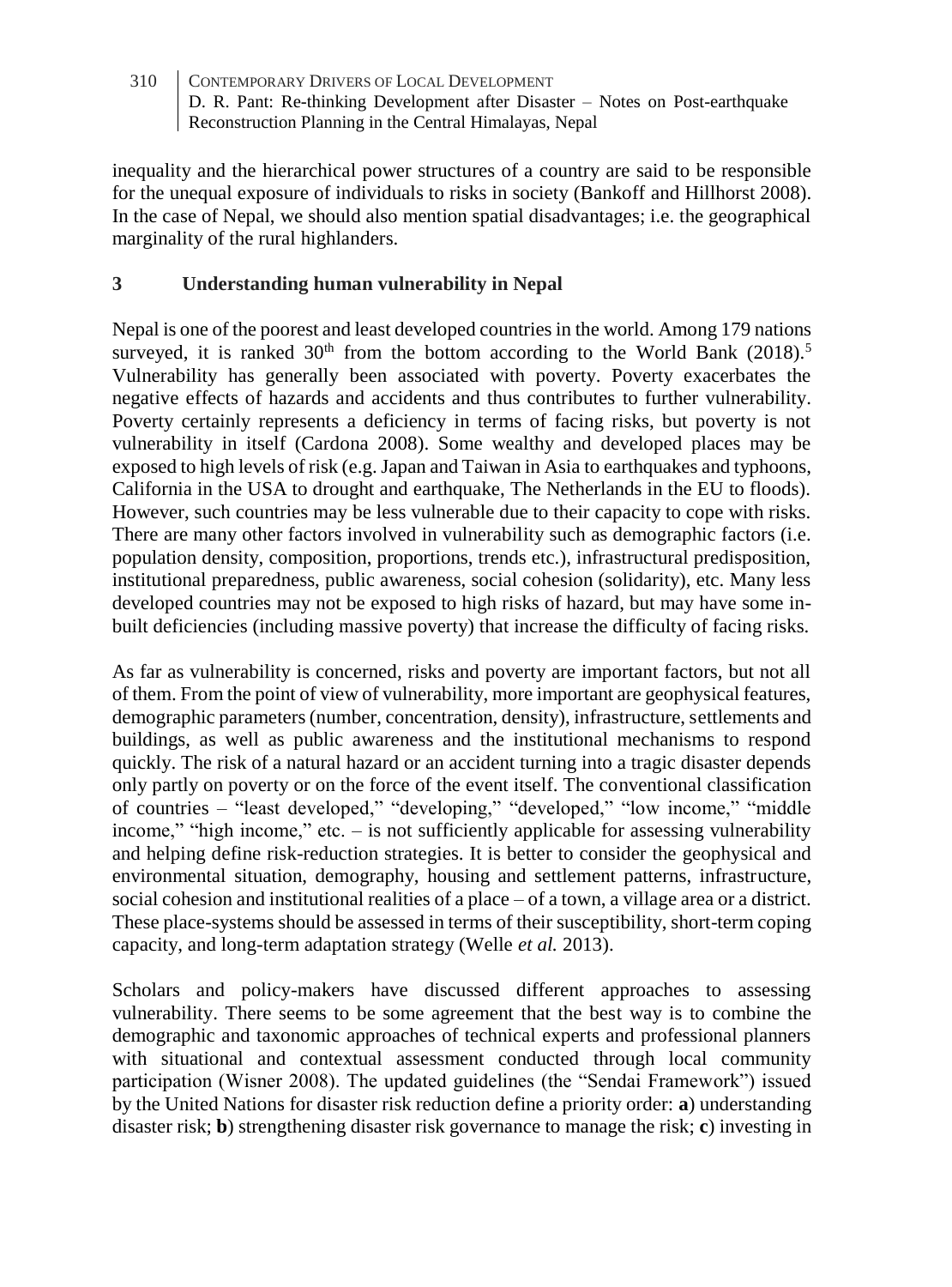disaster risk reduction for resilience; **d**) enhancing disaster preparedness for effective response and for recovery, rehabilitation and reconstruction (UNISDR 2015). The critical issues of human vulnerability are included in the third priority (i.e. investing in disaster risk reduction for resilience).

The government of Nepal has announced its commitment to UNISDR's Sendai Framework. It has declared it will increase investment in disaster risk prevention and risk reduction through all those measures which are essential to enhancing the resilience of communities as well as their environment and assets. According to the special agency of the Nepalese government for emergencies (NEOC 2018), the major sources of human vulnerability in Nepal, in order of damage and distress, are: first of all, road accidents; then epidemic outbreaks, earthquakes, landslides, floods, heavy snowfall and snowstorms, and drought.

Our studies and field surveys have revealed that vulnerabilities are exacerbated by poverty, and that poverty is perpetuated by vulnerabilities; a vicious cycle indeed. We have identified some key vulnerabilities in Nepal that are responsible for frequent disruptions and setbacks in people's lives and livelihoods and which expose them continually to mortal risks. In identifying the key vulnerabilities, we have taken into consideration the *level* and frequency of risk to normal people's lives and livelihoods. We have identified four key vulnerabilities in Nepal:

- Geophysical vulnerability;
- Human habitat vulnerability;
- Road traffic vulnerability:
- Environmental vulnerability.

### **4 Geophysical vulnerability and eisk-reduction measures**

For centuries, earthquakes have hit Nepal, which lies between the trans-Himalayan outskirts of the arid and cold Tibet-Qinghai high plateau in the north (bordering China) and the *cis*-Himalayan fringes of the Gangetic plains with a warm sub-tropical climate in the south (bordering India). Around 85% of the entire national territory of Nepal is made up of mountains and hills, where human settlements are located mostly on steep slopes that merge into the relatively flatter and wider bottoms of V-shaped river valleys located between 200 and 4000 meters above sea-level. Everywhere in Nepal, from the flat lowlands to the high slopes, human habitats are vulnerable to seismic activity due to the fact that Nepal sits on the boundary of two massive tectonic plates that are in a perennial process of adjustment after millions of years of collision.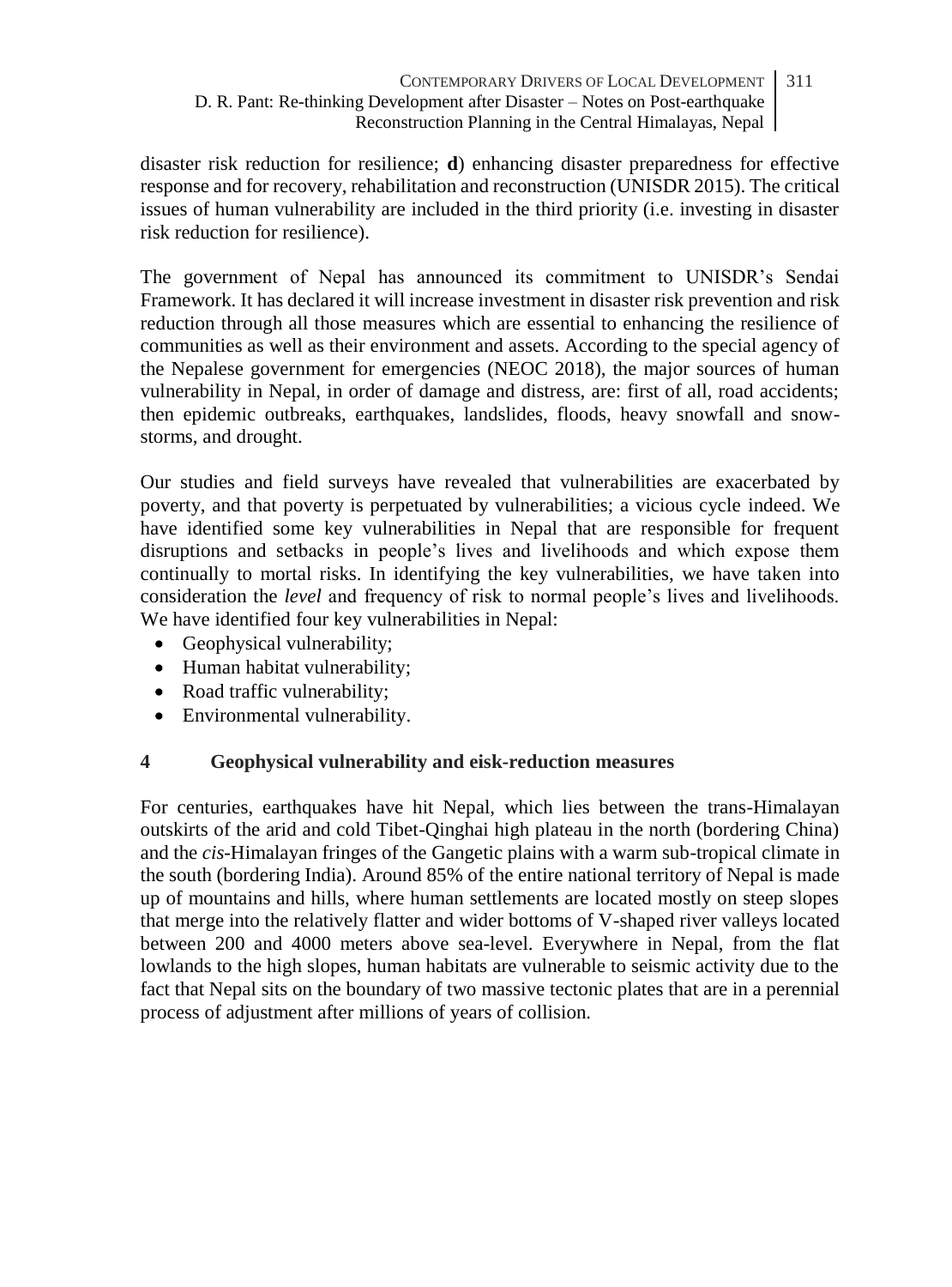



Source: Pant (2016, 17).

Land safety is problematic across the Himalayan region and surrounding, because the entire region sits on the fault lines of the Indian and the Eurasian tectonic plates. Nepal is located in the central and the highest portion of the Himalayan region, thus is the most exposed to the tremors and upheaval of the fault lines. These two massive tectonic plates collided to build the great Himalayan range millions of years ago. The ever-going convergence of these tectonic plates means relatively frequent earthquakes. More frequent than the earthquakes are the geohydraulic hazards. Landslides are frequent on the steep slopes all over Nepal. The threat of glacial lake bursts in the upper Himalayas is quite serious. In the summer monsoon period, heavy rainfall triggers excessive surface run-off and landslides on the mountain slopes, and flash floods in the steep catchments. Deforestation and land degradation have increased the risk of floods and soil erosion – not only in the mountains but also in the flat and wide southern lowlands (the northern fringe of the Gangetic plains).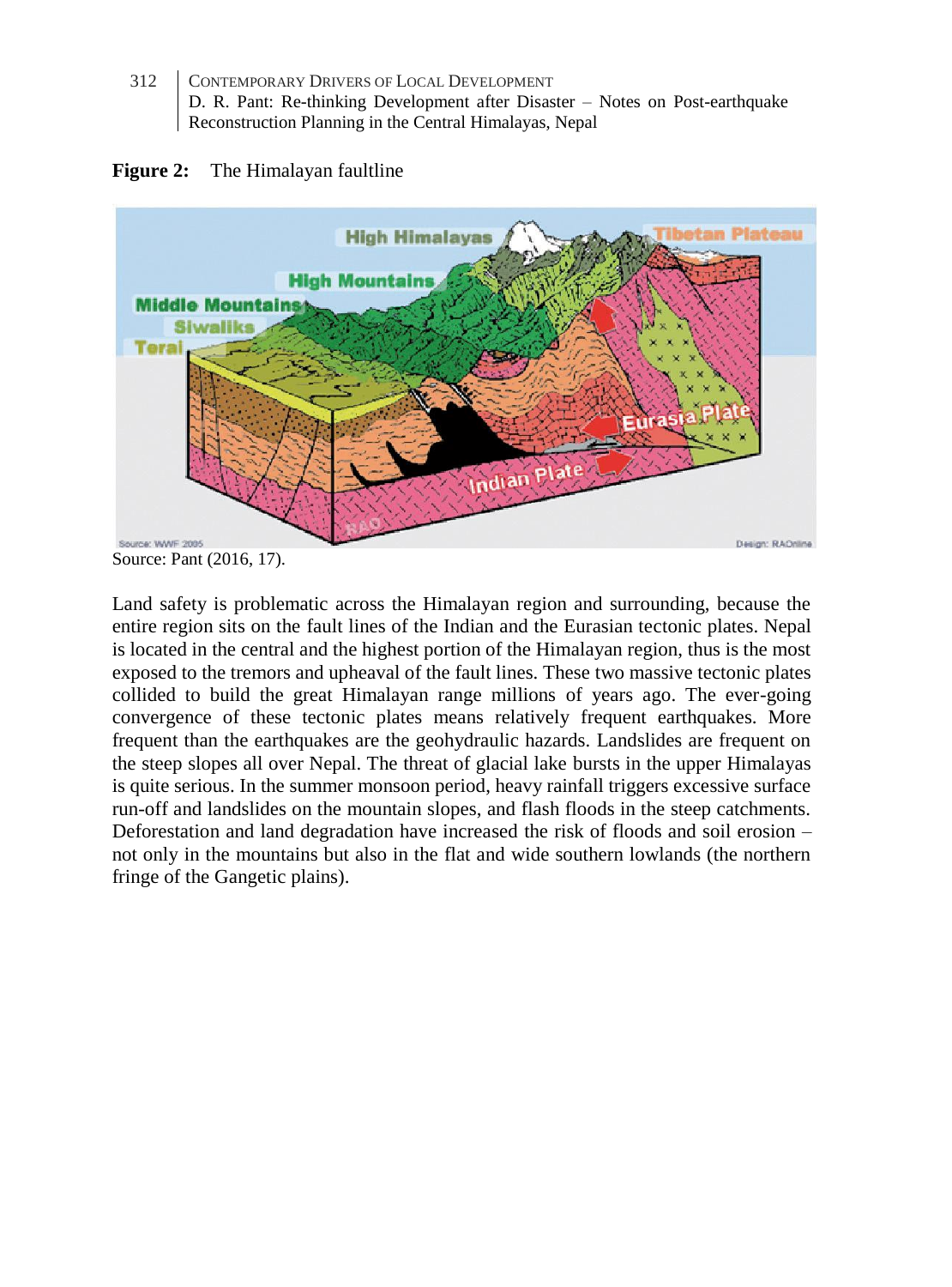

**Figure 3:** Physical map of Nepal

Source: Pant (2016, 17).

Nepal needs an integrated environmental strategy centered on watersheds and eco/bioregions that encompasses both highlands and lowlands. The newly established seven large administrative regions (*Pradesh*) <sup>6</sup> do not match the scientific criteria for watershed and eco/bio regionalism, but are constructed according to quite vague (politically compromised) criteria concerning ethno-linguistic and demographic patterns. Consequently, environmental protection, land-use policies and land safety measures are going to be quite problematic in the coming years.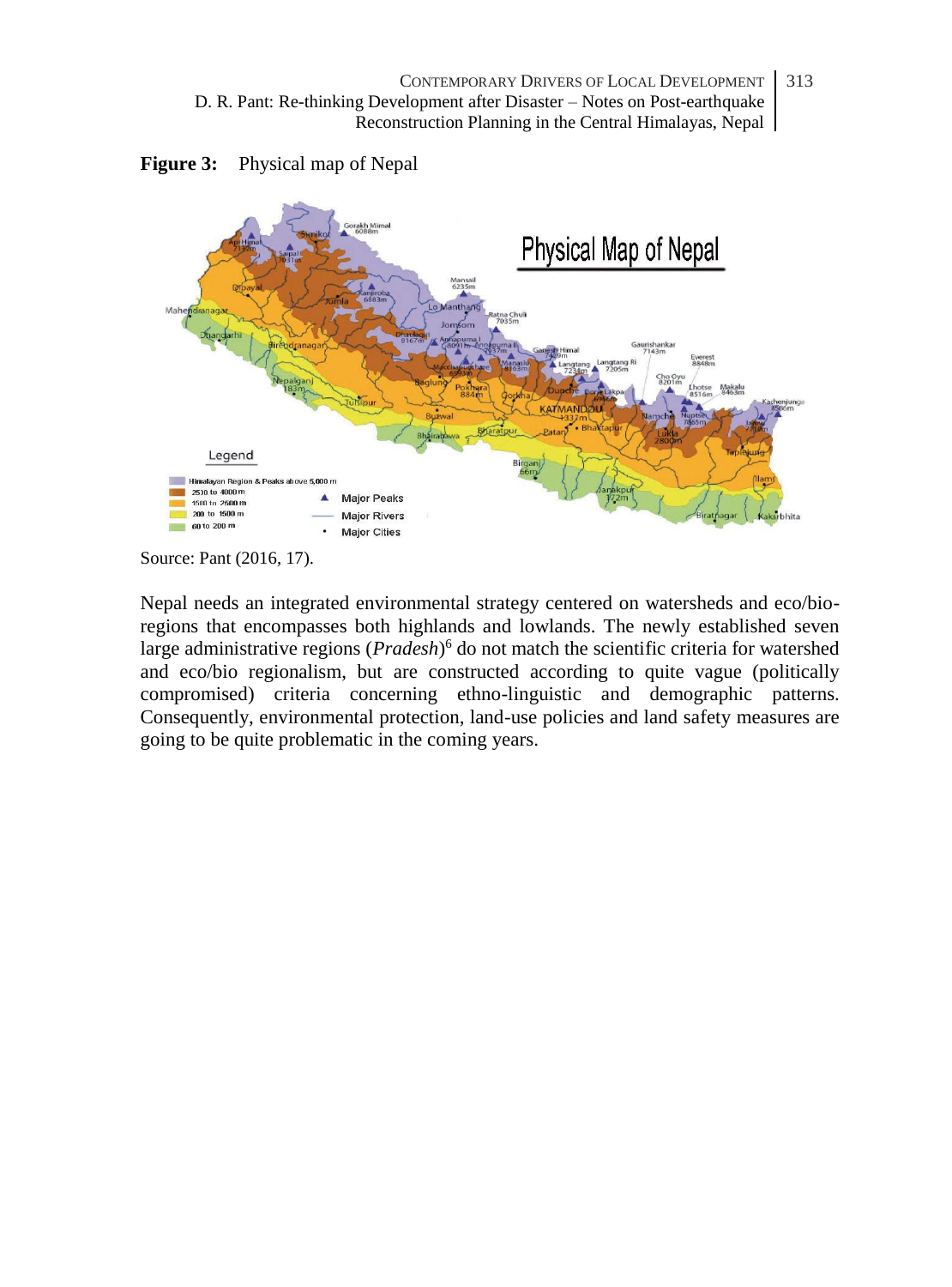

**Figure 4:** Nepal's new administrative regions

Damage from quakes and aftershocks has not been uniform even within the same area. As highlighted by many studies in the aftermath of the 2015 earthquake, a significantly higher number of structures collapsed, causing deaths and injuries in the new settlements that had been established only in the last few decades (SGEB 2015). This was due to surface run-off on terrain susceptible to water pressures and sub-soil conditions (Okamura *et al.* 2015). Geo-technology experts recommend proper identification of subsoil conditions, cracked river embankments, rocks, and destabilized slopes, because these all pose dangers in the case of excessive snowfall and rainfall, as well as in the case of later tremors (Chiaro *et al*. 2015).

In Nepal there are not enough good experts in the scientific and technical disciplines related to land safety. The scientific and technical education related to land safety must be expanded and improved as quickly as possible. More urgently needed are local (grassroots) level land-safety campaigns, basic training and local empowerment programs. Land safety work must begin with surface run-off management, not only of permanent natural streams (which swell during the summer monsoon rains) and all other rainfall-induced random temporary flows, but also of the water discharged from cultivated terraces and human settlements. The multitude of small surface run-offs must be well managed through a proper system of coordinated drainage at all levels, from tiny

Source: Wikimedia Commons (2019).<sup>7</sup>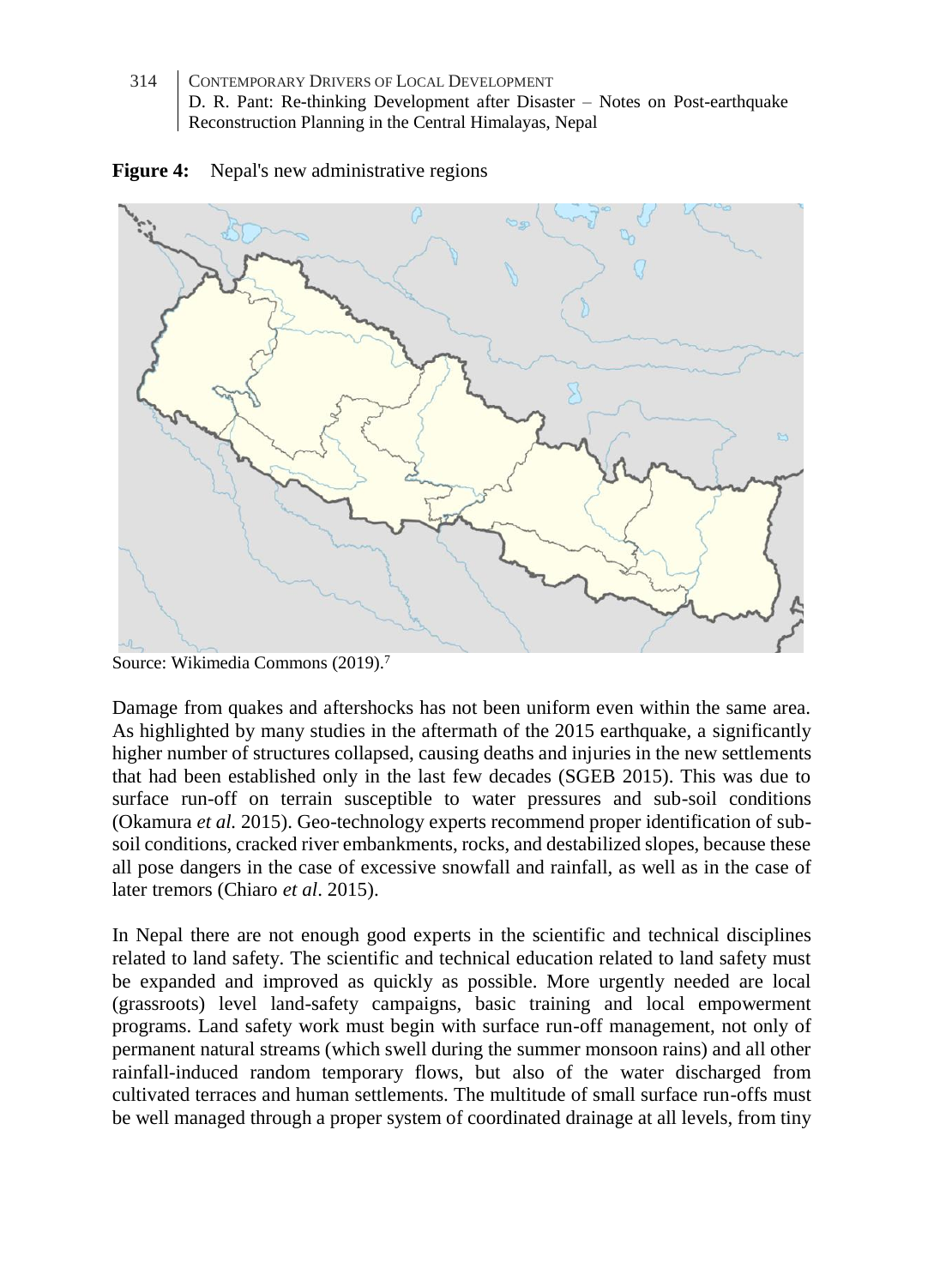hamlets and cultivated terraces to large watersheds formed by torrents on slopes and by major streams at the bottoms of valleys. Besides the management of surface run-off conveyance and protection of settlements and infrastructure, some other permanent measures are necessary:

- Constant monitoring of the geo-hydro configuration and trends at a local level;
- Local (municipal)-level institutionalization of risk assessment and early warning systems;
- Training for local people and administrators;
- Well-organized and continuous public awareness/notification campaigns regarding hydro-geological risks, locally manageable solutions for prevention, care and control;
- Implementation of well-targeted local, community-led re-forestation programs;
- Improvement of forestry practices in the existing woodlands:
- Expansive re-greening activities in private compounds, company premises, premises of public buildings, side-spaces of infrastructure;
- Public and communal spaces should be used, as much as is technically feasible, for re-greening by using land-stabilizing plantations (e.g. bamboo or *pipal*<sup>8</sup> );
- Haphazard locally initiated activities aimed at carving out vehicle tracks in the mountains should be restricted, because such invasive activities have increased the vulnerability of already fragile slopes.

All this implies that the role of the local community as "ecological sentinel" must be strengthened. The active involvement of communities in terms of mapping their vulnerabilities and assessing them is a key element in reducing geophysical vulnerability. The capability of vulnerable people to reduce their own vulnerability should be developed (Delica 2001; Delica-Willison and Willison 2004).

# **5 Habitat vulnerability and risk-reduction in housing and settlement planning**

Earthquakes occur infrequently, but they are unpredictable, inevitable, and sometimes extreme. Their effects can be mitigated by improving the quality of buildings and infrastructure, and by well-rehearsed and well-resourced emergency planning, but only up to a certain point. In contrast, more frequent risks (e.g. flooding, landslides, road accidents, etc.) can and should be substantially prevented through early warning systems, land-use planning, design practices, building methods and regulations, as well as social and economic policies that target vulnerability reduction. Strong political will is needed to ensure that adequate financial and technical support is provided by the government to people in order to reduce their vulnerability related to housing and settlements. We suggest applying the following basic financial and technical assistance measures to reduce habitat vulnerability in Nepal: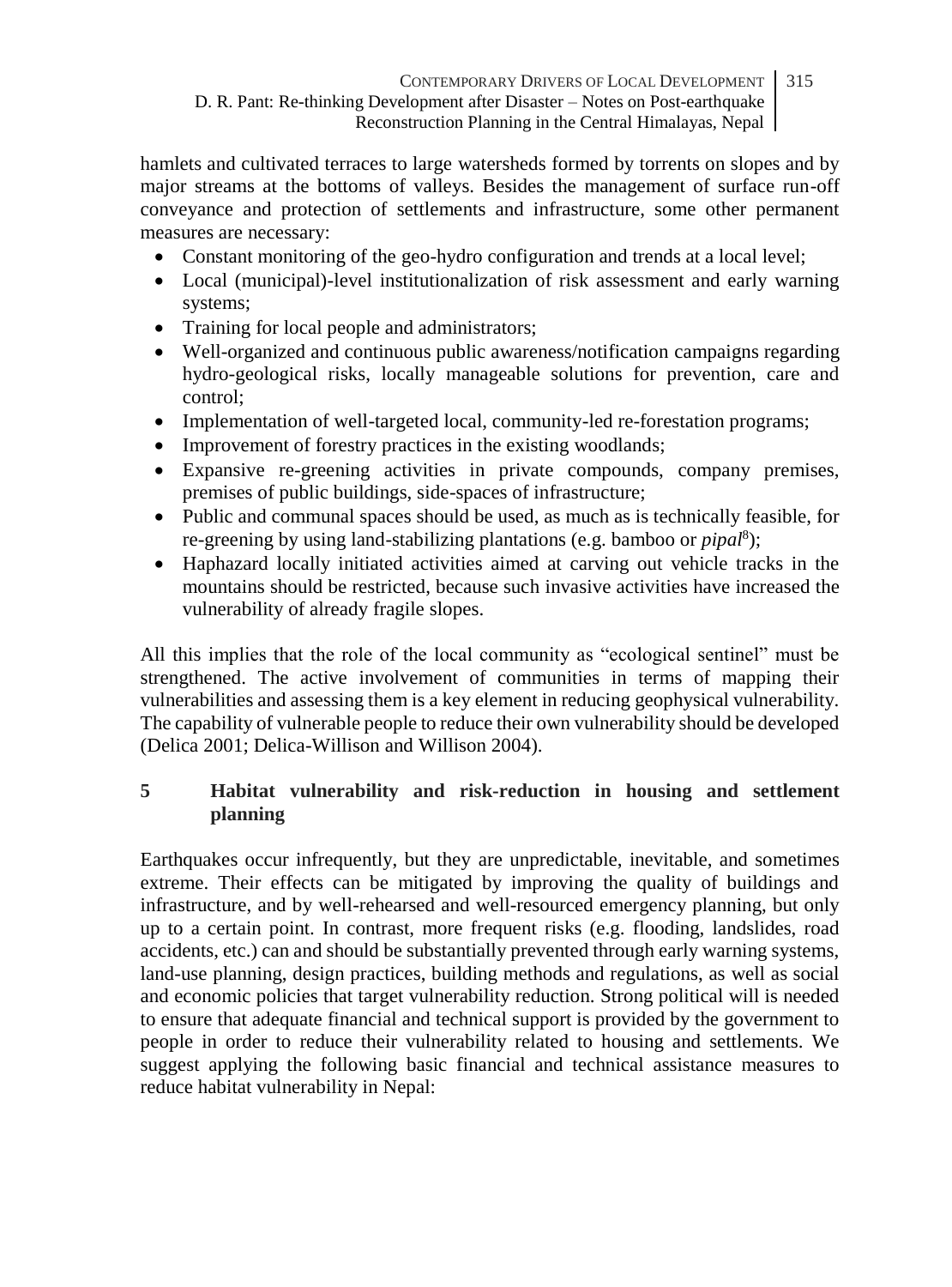- 316 CONTEMPORARY DRIVERS OF LOCAL DEVELOPMENT D. R. Pant: Re-thinking Development after Disaster – Notes on Post-earthquake Reconstruction Planning in the Central Himalayas, Nepal
- Offering full financial grants and free technical assistance for a family's first shelter and livelihood-related structures to all who have been hit by earthquakes or landslides.
- Providing partial financial grants (proportionate to the damage) and free technical support for the first shelter (home) and livelihood-related structures.
- Strictly enforcing scientific codes not only for buildings, but also for surface runoff water management, waste management, hygiene and sanitation facilities.
- Offering financial grants and technical help only to those who adhere to the codes of "basic habitability" (Gesto and Perea 2012).
- For tenants and other non-owners, providing soft (low-interest, long-term) loans for acquiring land-plots, but free technical assistance and full financial grants for building family shelters and livelihood-related structures.
- Giving only technical advisory help and no financial grants in the case of secondary purpose buildings (vacation homes, property for rent, recreational structures).

Post-disaster recovery represents an opportunity to rationalize local development plans that address public safety, service delivery and critical infrastructure. Critical infrastructure and basic services should be as accessible as possible to existing households: this should be a major priority, rather than building new buildings in new settlements.

In Nepal, private houses in traditional rural settlements in the mountains are generally scattered and located close to cultivated land-plots, water sources, relatives, and kinsfolk; and often in proximity to a place of cult, worship or memory that has a cultural (and spiritual) meaning to the community. The location of private houses reflects livelihoodrelated needs as well as family bonds, community relations, and cultural traditions. The traditional scattered rural settlements in the central Himalayan highlands represent a coherent place system of functional, affectionate and symbolic interactions among inhabitants, as well as between inhabitants and their environment. The scattered location of private households makes people self-reliant in terms of basic necessities. It enables them to keep their animals and herds under constant supervision, and to manage (compost) domestic biodegradable waste in their own backyards. The scattered rural setting prevents the quick spread of contagious diseases and safeguards family privacy.

The idea of creating new integrated and compact settlements (*ekikrita basti*) by relocating and concentrating private households in a new safe spot may increase human vulnerability. Instead of making people safer and the delivery of services more costeffective, the new compact settlements may create new problems, extra burdens and increase cost. They may also diminish villagers' self-reliance and create serious difficulties with managing waste and community hygiene. Therefore, people should be left freely to build their houses and livelihood-related structures wherever they choose within the boundaries of their land property once land safety conditions are ascertained. Except for the criteria of land safety and safeguarding of protected areas, there should be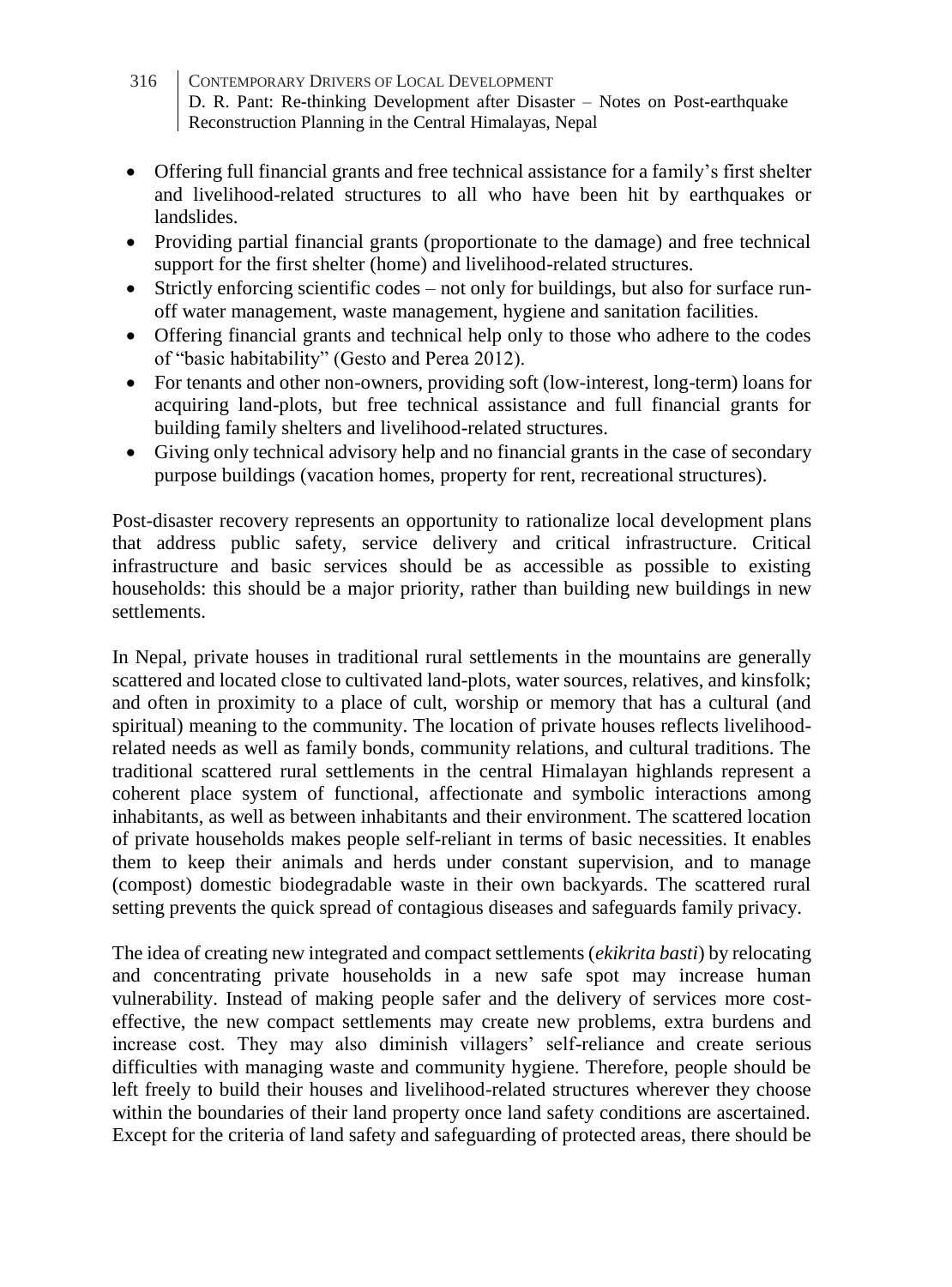no interference in people's choice of location for their shelters and livelihood-related structures. The government should, instead, create a common strategic space for people in all rural municipalities. The administrative and commercial centers of the rural municipal headquarters should be designed and built as strong and resilient fortified citadels; the common fortresses of the local community (*Sāmudāyika Durga*).





Municipal centers should be developed as the safest nucleus of a territory, as community fortresses and as the permanent logistic hubs where all public and commercial facilities are based and from where all services are coordinated. They should serve as the base camps from where squads of government and security personnel, health workers, teachers and trainers, technicians, maintenance workers, service-providers, traders, volunteers etc. can go to outlying villages as required by the situation; both for ordinary routine tasks and trades, as well as for emergency missions. In normal times they should function as business hubs, while in the case of emergencies they should be a readily available safe haven. In the past, fortified citadels served as the permanent centers of local governance or as defensive structures or emergency shelters for the community.<sup>9</sup> In places like Nepal's mountain districts, these concepts are very relevant today. Municipal centers in ideal cases are symbols of local identity.

### **6 Vulnerability reduction as the guiding principle for transportation planning**

The 2015 earthquakes damaged many roads and bridges. However, floods and landslides do even more damage, and more frequently. Nepal's roads are sub-standard. Far from being affordable to ordinary citizens, motor vehicles have become a status symbol for Nepal's consumerist middle- and upper-class, and motorable roads are synonymous with "development". National and local politicians from all ideological groupings totally agree to accord highest priority to construct motorable roads. As a result, expansive

Source: Pant (2016, 42).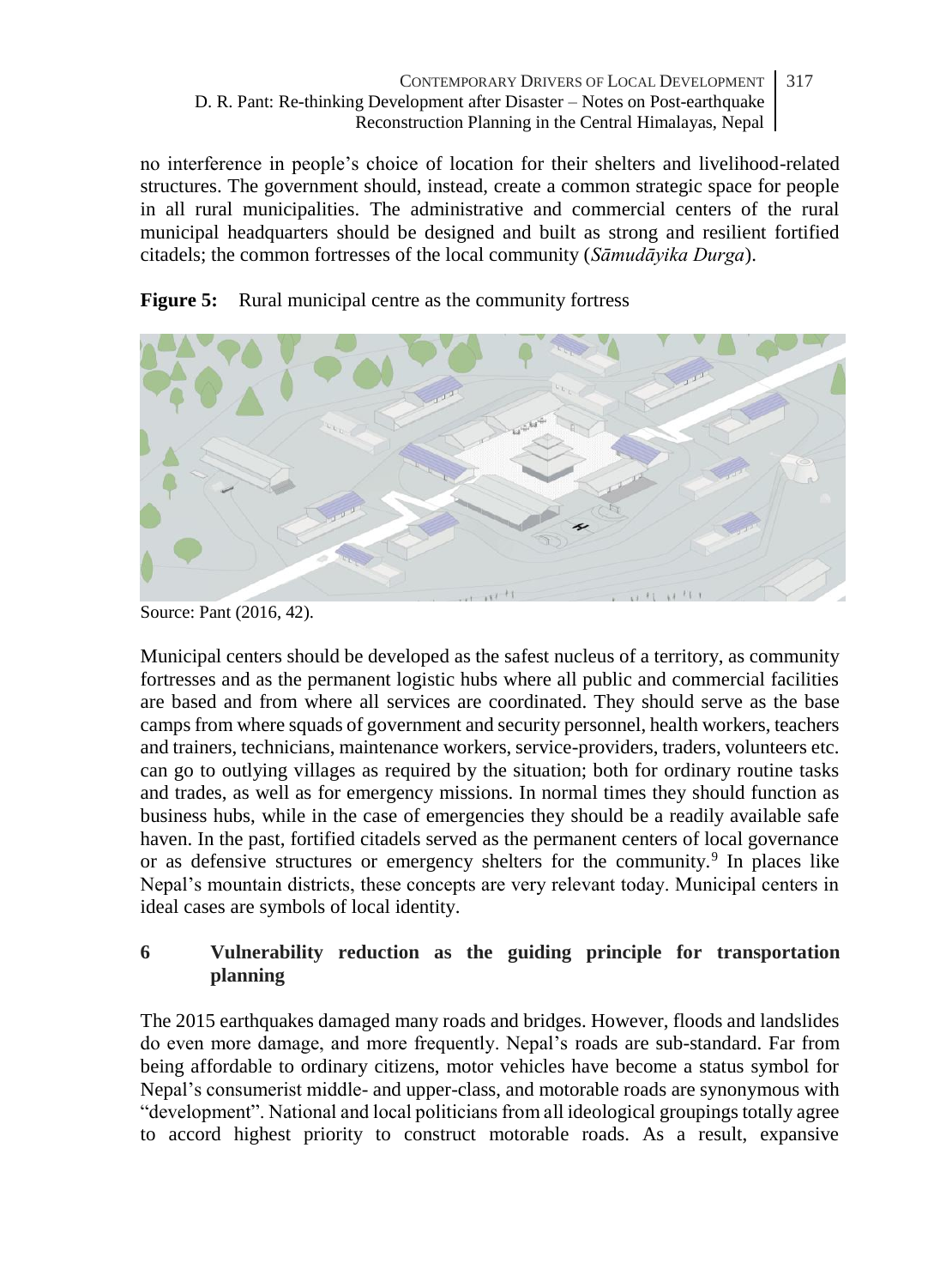motorization has led to land degradation, congestion, pollution, accidents (death and injuries), and a foreign trade imbalance (import of vehicles, spare parts, and fossil fuel). Nepal's main roads are frequently clogged because of narrow lanes (due to the constraints of the terrain). Poor maintenance and reckless driving create additional risks. A road trip in Nepal is quite troublesome and often dangerous; accidents are frequent. Road safety has become a serious issue, increasing people's vulnerability. Even before the earthquake, vehicle-related accidents ranked as the number one cause of health burdens in Nepal.<sup>10</sup> According to Nepalese police, road accidents constitute one of the top ten public security concerns and are one of the ten most numerous causes of criminal justice cases (NP 2017). The vast majority of victims of traffic accidents are pedestrians, passengers and cyclists (and animals). Nepal's policy-makers and planners seem eager to build more motorable roads and to widen existing roads to make room for more vehicles, while ignoring the need for walkable lanes and spaces for the free movement of people. Nepal's urban areas have become polluted and unwalkable. Similarly, the rural areas of Nepal are increasingly polluted and less walkable. As a consequence, human vulnerability has increased everywhere. As post-earthquake reconstruction of transport infrastructure is proceeding, new planning based on "vulnerability reduction" is needed. Considering people's daily needs, geophysical conditions, socioeconomic realities and local business development prospects (including tourism), Nepal's transportation infrastructure planning should be based on the following priorities, in descending order:

- **Walkability**<sup>11</sup> **as the top priority**: Nepal already has trekking trails with suspension bridges that are used by pedestrian travelers, traders, herders and animals. After the introduction of motor vehicles many are in disuse, and many need repair. It is time to restore, refurbish and maintain all of the pedestrian trails and bridges. Appropriate signal systems are needed for the pedestrian trails, bicycle routes and other nonmotorized traffic paths. Why should only motorable roads have public information signposts and milestones? Non-motorized networks should be considered equally important as an alternative and complement to motorable roads. Non-motorized networks should intersect and converge with motorized ones. Each and every stop/junction of motorable roads and ferry-boats must serve as the starting point/terminal of non-motorized trails.
- **Pedestrians first on motorable roads**: every existing road must be retrofitted to include non-motorable lanes and easy and safe crossings for non-motorized traffickers (humans on foot, bicycles, animals); this must be mandatory for all roads. Existing roads should be made safer and completed (retrofitted, re-adjusted) with foot-paths, non-motorized lanes, safe crossings, and intermodal intersections.
- **New roads, better roads**: in building new and safer motorable roads, nonmotorized lanes (for pedestrians, cyclists and animals) should be planned and designed right from the beginning. Priority must be accorded to pedestrians, animals and cyclists. Revisions may be necessary in terms of the legal liability of road builders, maintainers and drivers. Additional points should be added to the penal codes for cases of vehicle-caused death and injury to non-motorized movers; i.e. pedestrians, cyclists and animals.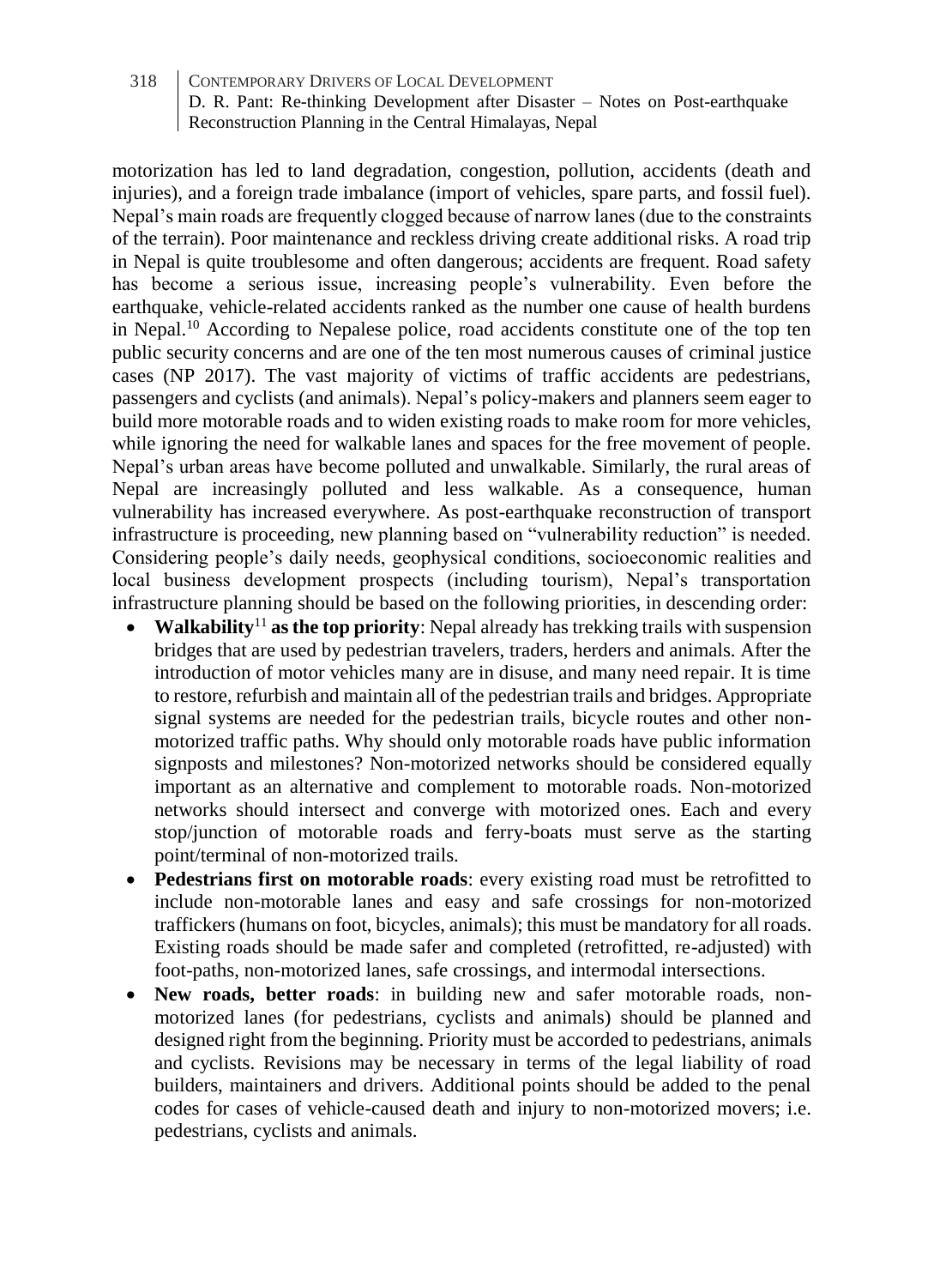- **Upgrade public motorized transportation**: strict enforcement of road safety and environmental rules, and training for public transport workers.
- **Proper management, regular maintenance and additional security measures**: for existing helipads, STOL (short take-off and landing) runways and flight routes; each airport/helipad must function as the starting point/terminal of motorized as well as non-motorized trails and roads.
- **Electric ropeways**: for goods (also for persons) wherever possible: each ropeway terminal should serve as the starting point/terminal of trails and roads.
- **Railroads**: eventually, Nepal will have to develop railways that connect with the Indian railway network in the south which already reaches Nepal's borders, and with China's railway network that is expanding in the Tibetan plateau. Rail connections with India and China could be immensely beneficial for Nepal's trade and tourism. Each railway station should be designed to serve as the starting point/terminal of motorized roads as well as non-motorized trails.

A multiform inter-modal mobility system, with high priority for non-motorized modes (pedestrian/bicycles/animals), is what Nepal needs to create affordable, cost-effective and ecologically sound transportation while reducing human (and animal) vulnerability. Human and animal-powered mobility has always been a salient feature (and a great tourist attraction) of the whole Himalayan region. It can and should be harmonized with new, better and safer modalities of motorized mobility. This is important not just for cutting fuel costs and controlling pollution, but also for developing Nepal's economy (local trade, trekking and tourism). This multi-form intermodal mobility is, above all, necessary for reducing the vulnerability of all living and sentient beings in Nepal.

# **7 Environmental vulnerability, energy supply and waste management**

Post-earthquake Nepal is facing many socioeconomic challenges related to environmental degradation and climate uncertainties. To address the environmental vulnerability in Nepal, two major issues must be seriously dealt with: energy and waste.

In Nepal, energy demand has been outpacing supply for many years. Fuel shortages are frequent, and high cost is a constant problem.<sup>12</sup> Demand for fossil fuels and electrical energy for private homes, transportation, business/livelihood structures and public facilities in Nepal is growing exponentially. Due to this shortage and high costs, many self-employed workers and small entrepreneurs are struggling to run their businesses. They are vulnerable to economic downturns as well as to other hazards. The obvious response from Nepal's government to the ever-increasing energy demand is to develop more hydropower because Nepal is rich in water resources.<sup>13</sup> To deal with the current shortage and increasing future demand of energy, Nepal has stepped forward to implement big hydropower projects.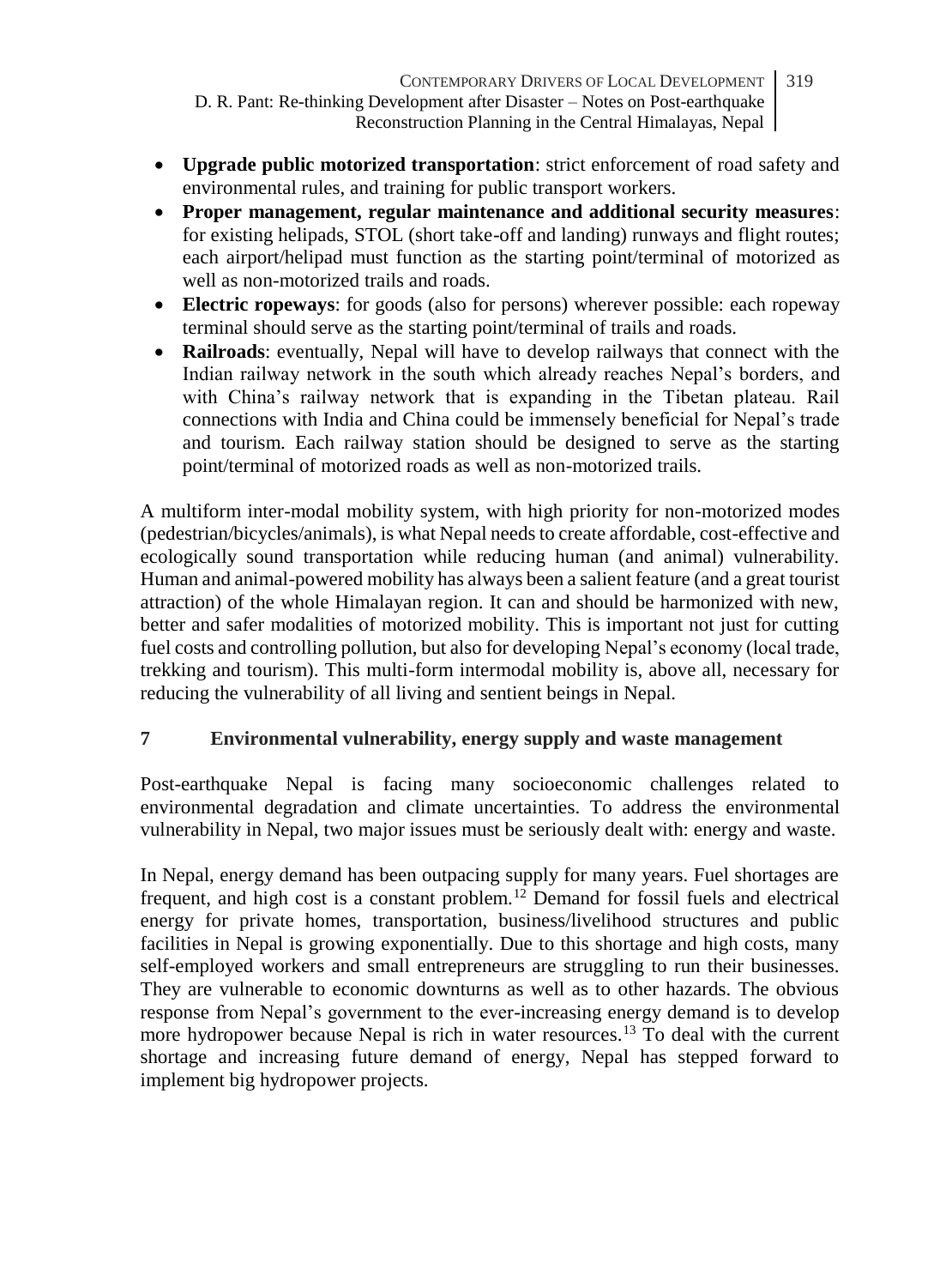One particular dream is quite popular in Nepal: making a lucrative revenue by selling electricity to neighbors (mainly India) where massive industrial development and expanding consumerism have generated a huge demand for energy. The dream of selling surplus electricity to neighbouring countries by generating a lot of energy from big hydropower plants is not sustainable at all. Large hydropower projects demand huge financial investment that does not come easily, is never free of conditions and interference, and takes a long time to implement. Large hydropower facilities and power transmission grids are complex to manage and expensive to maintain. Bigger facilities imply more risks from natural hazards (earthquakes, floods, landslides …) and security threats (terrorism, sabotage). Big hydropower plants are invasive and are likely to alter local ecosystems. In the case that Nepal successfully harnessed electricity from big plants, it would be compelled to sell most of its surplus only to India or China (the two countries that encircle Nepal) on their own terms because there are not enough market options to sell electricity to a variety of buyers. Therefore, big hydropower projects aimed at producing surplus electricity do not make economic sense. It would be better to develop a multitude of locally manageable mini-grids and small-scale plants all over the country to satisfy local needs at affordable price. Nepal also needs to prioritize the use of renewables (rather solar than wind<sup>14</sup>) and human/animal power solutions (for walking, working, riding, and traction), combined with better management and operational efficiency through the entire energy supply chain. People's energy-deprivation and related vulnerability should be addressed through decentralization (micro/mini plantscatering to local needs) and de-massification (stand-alone solar panels). Energy demassification and de-centralization make end-users more responsible, and empower local communities.

The cleanest unit of energy is the one which is not consumed. Deliberate rationalization to reduce energy demand is the best way of saving energy (and cost) and cutting pollution. Reducing energy demand can be achieved through improving lamps, installing efficient and smoke-free kitchen stoves, biogas plants in rural farming households with animals, proper insulation and ventilation of buildings, use of locally available natural building materials (e.g. limestone, hemp, wood, bamboo etc.) Walkability, bicycle lanes, animalpower, etc. can drastically reduce the demand for energy, particularly of highly polluting imported fossil fuels. A relentless drive to reduce energy demand is likely to trigger many improvements in eco-efficiency and a new wave of entrepreneurial activities. Practical training for the population to reduce energy demand should be an integral part of a civic environmental awareness campaign that uses all possible means: local community-based training sessions, media (print, radio, television) and web. Fiscal incentives for decreasing energy consumption should be made available to households, businesses and all private and public organizations. Demand reduction must be the main goal of Nepal's energy strategy. This will encourage economic savings and ecological innovation. Nepal will be lighter and leaner, greener and cleaner; and, above all, people and all other living beings will be less vulnerable. A deliberate and determined drive to contain and decrease "volume" (i.e., the cumulative quantity of energy that is produced) should be combined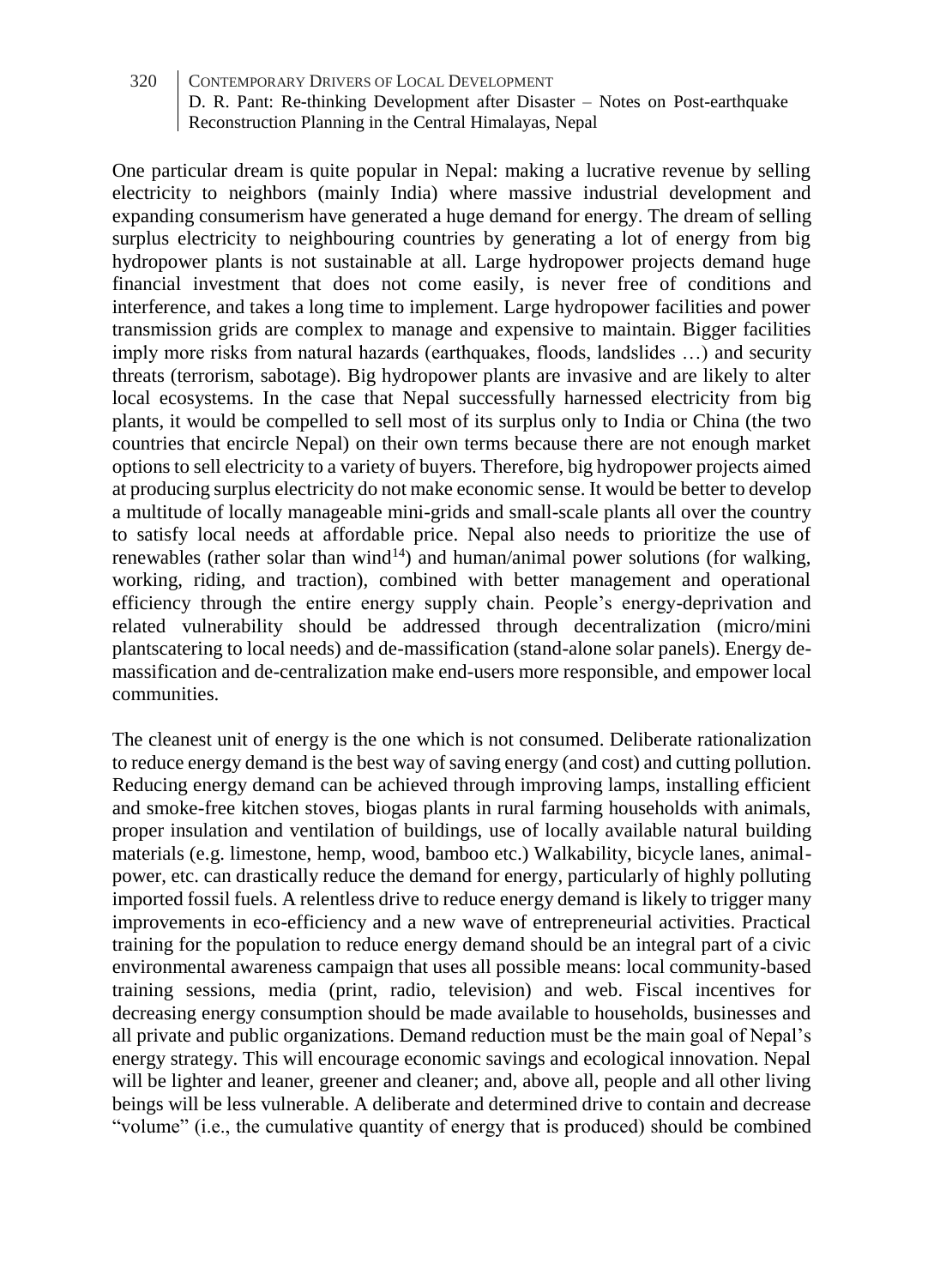with an equally strong drive to increase "value" (i.e. need satisfaction, reliability, costeffectiveness). The de-coupling of "value" and "volume" is a strategic imperative for sustainable economic development everywhere, not only in Nepal.

Along with the issue of energy, waste is a critical issue for Nepal's environment. The 2015 Earthquake turned a lot of man-made structures into debris in Nepal's towns and villages, where non-biodegradable waste was already an increasing burden. The impact of waste is related to the pollution of soil, water and air; but also includes space consumption, bad smells and aesthetic degradation – detrimental to the environment, public health and tourism. Nepalese people are vulnerable to many risks related to the ever-increasing and accumulating volume of waste littered around and dumped at many sites, most of them unauthorized and carelessly managed.<sup>15</sup> Three decades ago, waste was not a problem because consumption and material flows were limited within the confines of a subsistence economy based on the resources available within a close range, mostly related to the primary sector (agriculture, livestock, forestry). Rural activities generated very little waste, which was almost entirely biodegradable, and that waste was redistributed within a narrow area and dissipated into the environment (decomposition and re-cycling in Nature). In the past three decades, the situation has drastically changed. Non-biodegradable waste has increased enormously even in remote rural areas due to urbanization and urban-like consumerism with the steady circulation of industrial products, mostly imported from outside Nepal. Non-biodegradable waste is increasing everywhere in Nepal, including the high crests and peaks where leftovers from trekking and climbing expeditions are scattered.

There is an important sociocultural dimension to waste management in Nepal: the very low social status of waste-management workers. This is not only a legacy of the old caste mentality. It is more due to the negative perceptions of ordinary people all over the world (not only in Nepal) about any work that involves the handling of waste (filth, dirt, discarded materials). In Nepal, as in many parts of the so-called "Third World," groundlevel waste-handlers are neither properly trained nor well paid. There are many informal waste-pickers who are self-employed and organized in small bands. Their working conditions are even worse. Inevitably, this creates low self-esteem among all waste handlers, with adverse effects on their morale and quality of work. For any society to be clean and healthy, waste handling must be among the well-paid jobs. Training programs and better pay would certainly help to raise the social profile of waste-handlers and make it easier for them to obtain better economic treatment. Improvements in the socioeconomic conditions of waste-handlers means reducing, first of all, the vulnerability of an already vulnerable and marginalized social category (i.e., waste-handlers). A reduction in their vulnerability would lead to a drastic reduction in the vulnerability of the entire community, which in turn would then be less exposed to health and environmental risks posed by waste.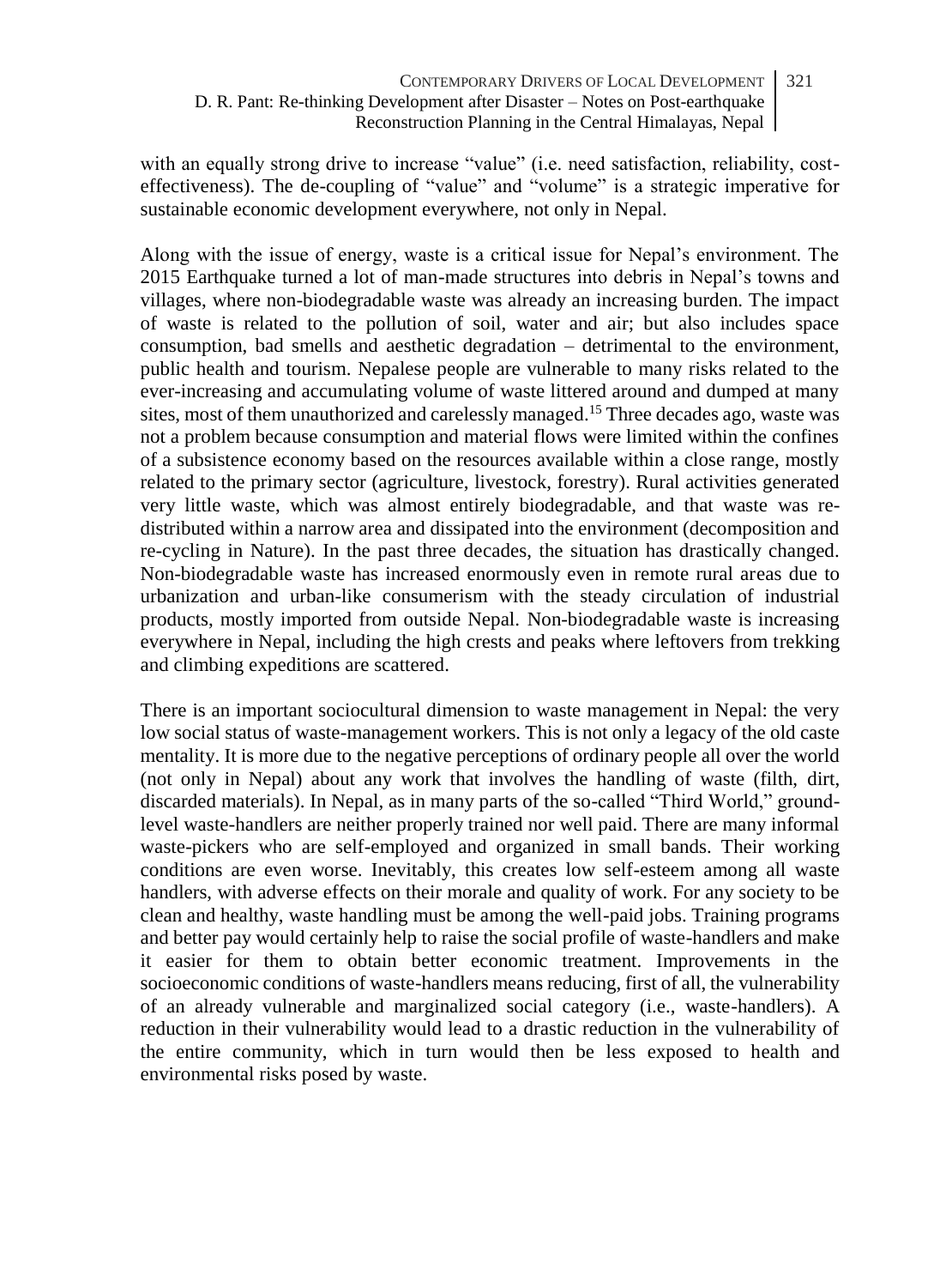Waste minimization should become the highest priority. Lessening demand and diminishing circulation implies an extended life-cyle for products, more re-use/recycling, better quality of environment, less burden (and cost) for waste management; and, above all, a reduction in the vulnerability of all living and sentient beings. The following list describes measures for waste minimization:

- Re-qualification of waste-handlers through selective recruitment, solid training and good remuneration as "workers with special skills", and "public officers" (i.e. environmental operators).
- Reduction of the length of supply chains for all commodities and products (towards "zero km").
- Increasing the durability of end-products, artificial plants and installations, infrastructures.
- Enhancing the versatility, re-use and recycling of materials and products already in circulation.
- Implementation of new fiscal measures (tax and incentives) for curbing waste.
- Enforcement of strict regulation on waste disposal.
- Increasing wealth creation through non-material and cultural resources (services, arts, literary and scientific productions, brand value ...).

### **8 Economic policy for vulnerability reduction and sustainable development**

From the perspective of the conventional economy, which is obsessed with quantitative "growth," the macro-economic indicators of the past decade generally show slow and moderate growth in the gross domestic product  $(GDP)^{16}$  of Nepal. As per Nepalese government sources (MF), GDP per capita is estimated to be around 853 US \$ now; a slight increase on previous years. In the current fiscal year (FY 2017–2018), GDP is projected to increase robustly (around 6.94%) while inflation is expected to rise only modestly (around 3.4%); total government revenues are predicted to grow spectacularly (around 33%), while foreign loan and grants are liable to remain at the same level as the previous year.

The picture provided by international organizations is entirely different. According to the Asian Development Bank, the growth of Nepal's economy is slowing down to 4.7% in FY 2017–2018. This growth forecast has been revised down from an earlier estimate in the wake of severe floods and landslides that affected agricultural output (ADB 2017). According to the World Bank, economic growth is expected to slow down because of the contraction in agricultural output and exports, higher interest rates, inflation (between 5% and 9%) and a tightening of credit. Government expenditure is expected to rise further and widen the fiscal deficit, and the decrease in remittances is resulting in current account deficits. The growth of deposits has slowed faster than that of credits, resulting in the diminished ability of banks to lend to entrepreneurs (World Bank 2018).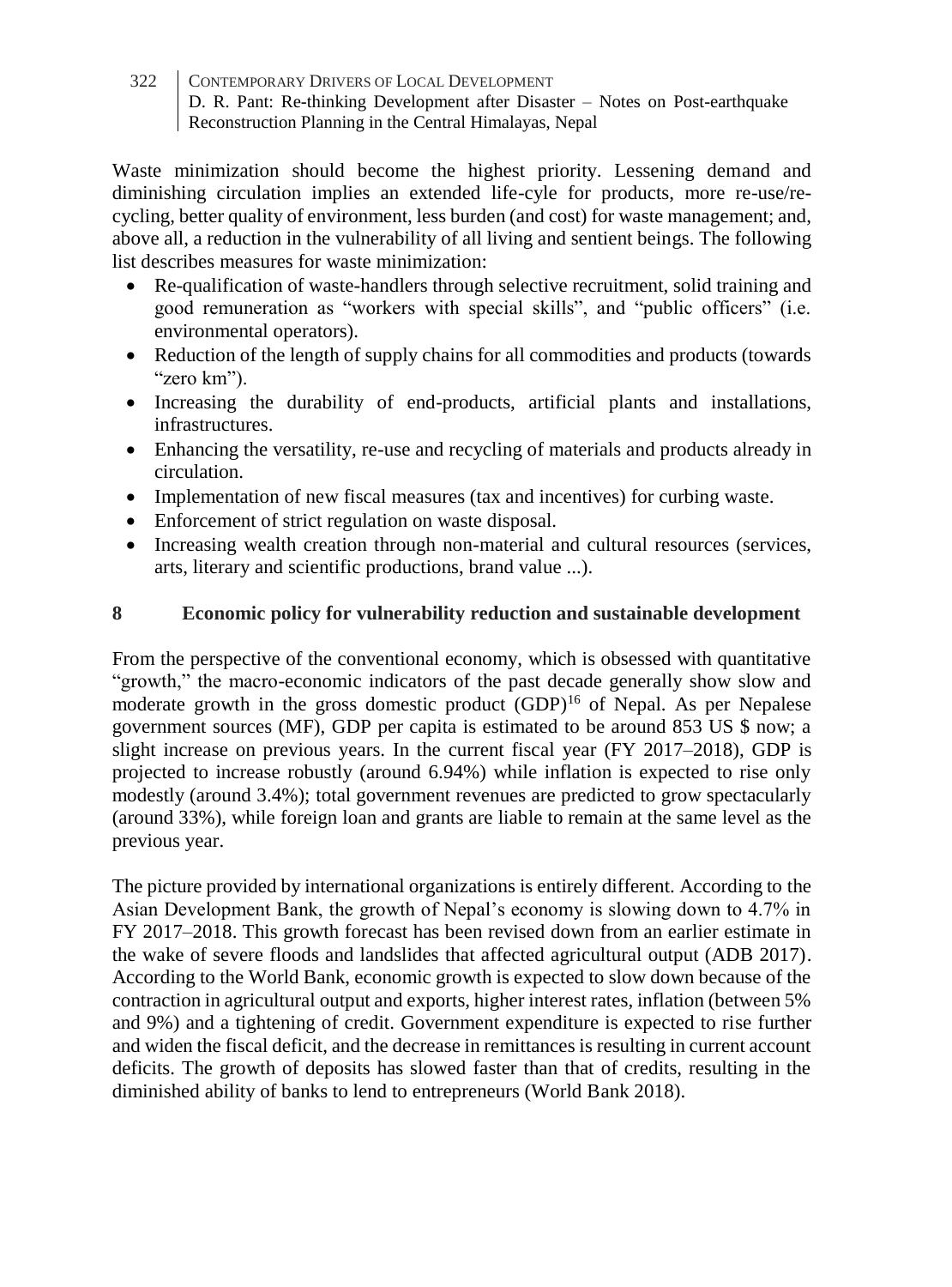For the last six decades, the general picture of Nepal has been that of a weak and backward country. As per the "multi-dimensional poverty index" (MPI)<sup>17</sup> Nepal *is* a backward and weak country, despite some noticeable growth in national output and government revenue. According to the estimates of Nepal's National Planning Commission (NPC 2018) and the United Nations Development Programme (UNDP/Nepal Office 2018), 28.6% of Nepal's total population<sup>18</sup> suffers deprivation, and Nepal's score on the Human Development Index (HDI) is very low  $-144<sup>th</sup>$  among 188 countries. Outbound migration and the under-reporting of seasonal intra-regional migratory movements have falsified data about unemployment (officially around 3.2%). Under-employment, the informal ("black") job market and poor remuneration (i.e., exploitation) are widespread. The economic freedom needed for entrepreneurial activities is moderately below the regional average (Asia-Pacific), well below the global average, and far below the average enjoyed by entrepreneurs in developed countries.<sup>19</sup>

The revenue of the government in relation to GDP was around 21.45% in the recently concluded fiscal year (FY 2016–2017). Of all government revenues, 93.18% was from taxes; non-tax revenue was 6.82%. Revenue in previous FY (2015–2016) in relation to GDP was around 20.5% (tax revenue 18.4%, non-tax revenue 2.1%). In FY 2014–2015, it was 19.1% of GDP (tax 16.8, non-tax 2.4%). In 2013–2014, the FY preceding the earthquake, it was 18.2% of GDP (tax 15.9%, non-tax 2.2%). Since FY 2006–2007, when total revenue was 12.1% of GDP, the government's tax revenues have continued to increase (MF 2016a and 2017).

Public finance does not seem to be in very bad shape for now. But the national economy is lopsided (non-productive) and externally dependent (remittance, foreign aid); society is backward, and people are vulnerable. There is ample space for the Nepal government to adjust public finances in order to invest more into human vulnerability reduction as well as in human resource development (i.e. education/training, business incubators, support for entrepreneurial start-ups). This demands sustained financing from state coffers which should be continually replenished by revenues. A reduction in human vulnerability and enhanced human resources would lead to the widespread development of entrepreneurship and self-employment which, in turn, would lead to more private and corporate income, thus multiplying sources of tax revenue. In any case, initially, consistent financial investment is needed; this means an increase in government expenditure. Therefore, two sets of policy measures are necessary to make Nepal's postdisaster development financially viable and economically sustainable: **cuts** and **taxes**.

We suggest starting with the "cuts" by reducing drastically the perks and privileges of politicians<sup>20</sup> which are disproportionately costly for a poor and backward country like Nepal. Cuts should also be made to many ceremonies and celebrations.<sup>21</sup> Cuts in perks, privileges and ceremonies may not be quantitatively significant in terms of making savings from public finances, but they are certainly helpful in terms of resource efficiency and are politically and socially meaningful as a strong symbolic gesture of the moral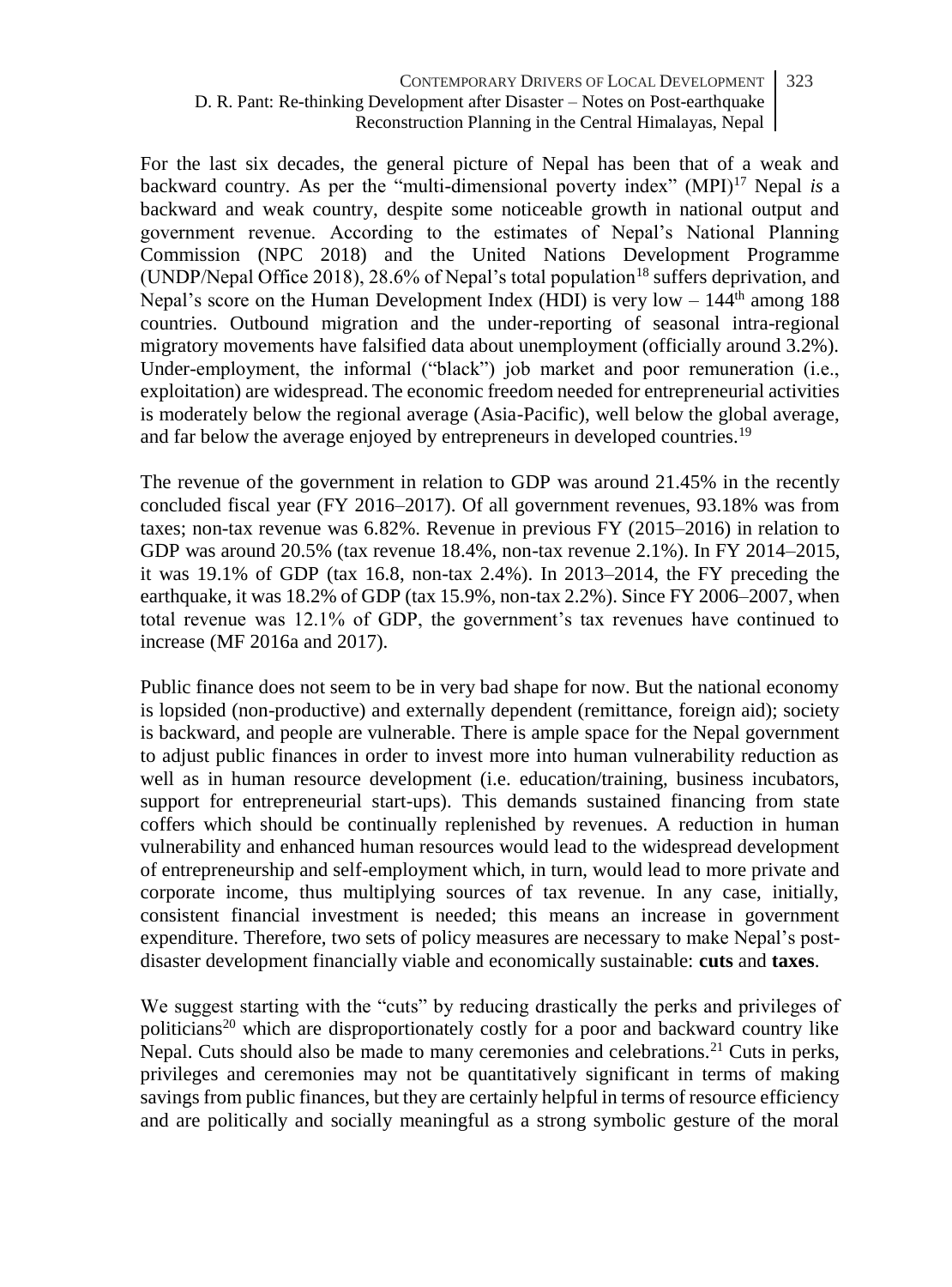legitimacy of rulers and the system. The moral legitimacy of the political system is one of the fundamental requisites for sustainable development. For the moral legitimacy of a system to be sustained, downtrodden and common citizens should be protected and provided with the essentials they need to live well, and the highest echelons of the establishment of power should represent living examples of parsimony, sobriety and efficiency to lead effectively. Without the moral legitimacy of rulers and system, it is difficult for a government to lead; and it is hard to obtain compliance from citizens who struggle to live. When the moral legitimacy of rulers and system is in doubt then the private sector feels justified in dodging taxes, non-governmental organizations tend to be self-serving, corruption in public administration and in business management becomes rampant, common citizens suffer, and the economy languishes. Austerity is a very efficacious economic policy provided that it is applied first and foremost to rulers and elites.

There is a wide range of subsidies and discounts that Nepal government offers to organizations, sectors and companies. The government should periodically scrutinize all subsidies and concessions. The government should periodically make a balanced scorecard for each subsidy or concession awarded to any person, firm or organization. Cuts in unproductive subsidies and unnecessary concessions may not quickly produce a big difference in the government coffers, but cumulatively and ultimately, they become incisive for rationalizing the system and allocating resources where they are worth allocating.

Every year, an independent, critical "spending review" of all expenditure should be published in order to single out potential areas in which to apply cuts. The spending review should set out where and how government money can be saved from expenditures that are morally untenable (disproportionate perks and privileges), superfluous (nonessential, like pompous ceremonies), or socioeconomically unproductive (certain subsidies). Once singled out, the public must be informed about the results of the spending review, and the cuts must be executed quickly. The cuts will certainly help with saving, with re-deploying resources productively, and with creating the moral ground and social consensus on which the government can impose taxes.

Nepal's government should work towards building a broad formal tax base (Pyakurel *et al*. 2013; SLRC 2016). Nepal does not tax citizens a lot, but it delivers too little. It should tax a little more, but must deliver a lot better. Taxation must be limited and well-targeted, based on socioeconomic goals.<sup>22</sup> A steady stream of tax revenue is needed now and in the future to reduce the vulnerability of Nepalese people and for human capital development (i.e. health, education, skills, training, capacity building, business incubators, support for entrepreneurial start-ups). While the expenses of vulnerability reduction and human capital development justify some increases in tax, there may also be some areas where the decrease or elimination of tax is beneficial to people. Taxes on business and labour inhibit the entrepreneurial spirit and work ethic. Progressive taxation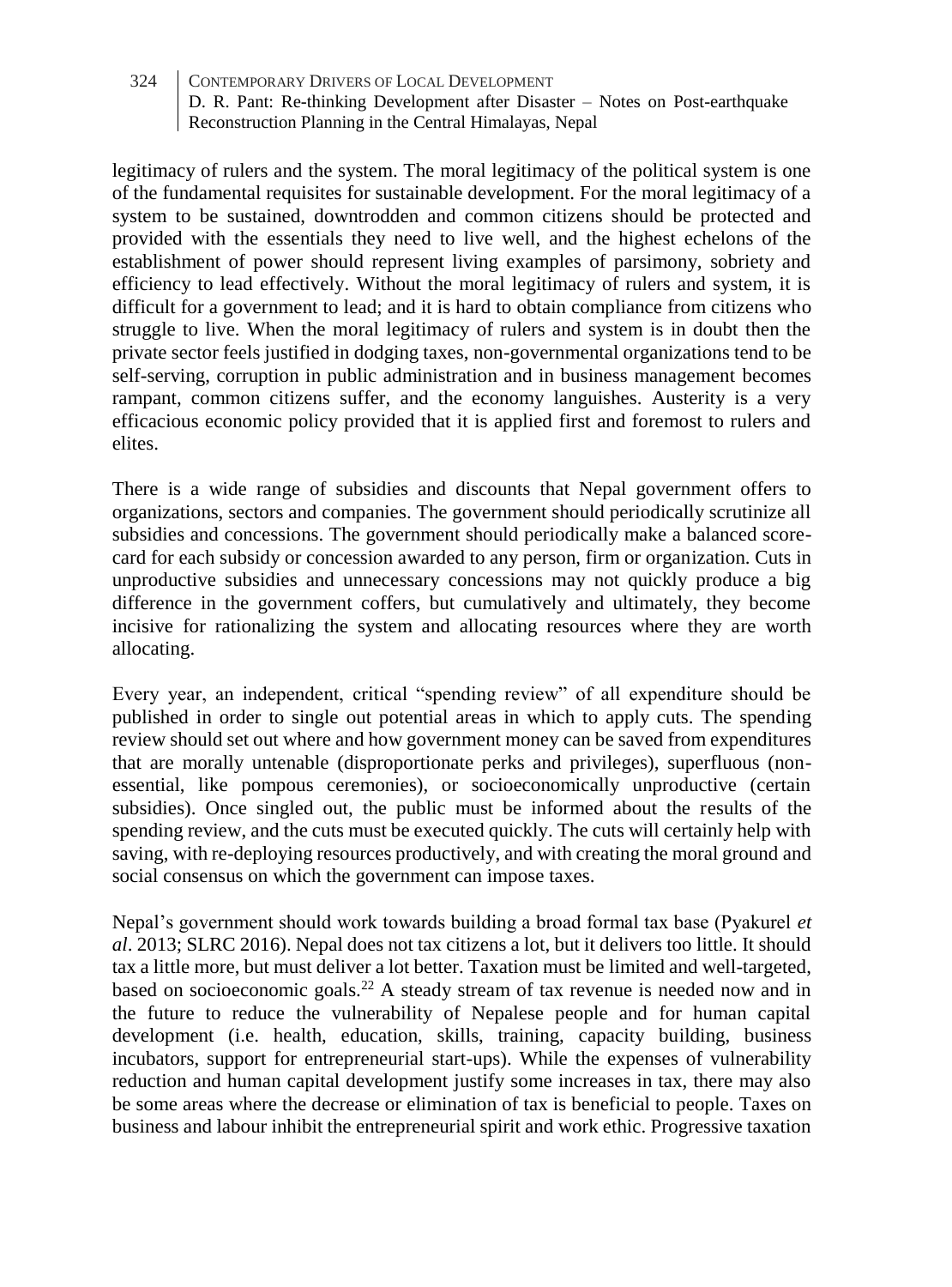on corporate profit and private income is justified. It is acceptable to tax heavily various forms of speculative investments (stock market gains, capital gains, currency trades, etc.). It is also acceptable to tax non-productive forms of earning such as rent, inheritance, discounts, commissions, etc. as well as certain forms of consumption.

Value Added Tax (VAT) is a general consumption tax and is added to goods at each step of the production and distribution process. VAT was introduced in Nepal in 1997. The current general rate is 13%. Some items such as agricultural items and inputs, medical supplies, educational materials, literary and cultural items, public transport for passengers, etc. are exempt. Nepal should review its VAT policy in the light of domestic needs. The VAT situation is different from country to country. VAT is the most commonly applied consumption tax in the world (applied in more than 160 countries). Leaving aside exemptions and reductions, according to the socioeconomic policy goals of each country, the global average general VAT rate is around 15.80% (KPMG 2015). Nepal's general VAT rate is quite low (13%). It could be raised a little higher, to a general rate of 16%. This would help public finance and would allow government spending on welfare, human vulnerability reduction, environmental protection, human capital development through education, public awareness campaigns, capacity-building, entrepreneurship-facilitating services (training, business incubators, cheap credit, market info), etc. Some more items should be included on the list for exemption or rebate; for example: medical and educational supplies, the building materials produced in Nepal that include components of Nepalese origin, technical instruments and essential items related to land safety, clean water supply, pollution control, wireless telecommunications and internet services, renewable and clean energy, waste management, etc. The government can continue adjusting VAT exemptions and rebates for specific items or sectors in order to improve sustainability, to cool an overheating business sector, or to boost an ailing one. In the long term, the general VAT rate should be stable and well within the tolerable range (between 15% and 18%) in order to prevent the expansion of a VAT-dodging, under-ground ("black") economy.

Nepal needs to introduce "extended producer liability"<sup>23</sup> to tax all product's end-of-life phase because that phase creates environmental and public health burden and waste management cost. It is designed to offset the environmental cost of goods. It is incorporated into the price of products by making the manufacturer of the product responsible for the entire lifecycle including the post-consumption (after-use/end-state) phase for take-back, recycling and final disposal. In Western Europe<sup>24</sup> many countries have adopted some form of such targeted taxation, either directly as a pre-tax fee paid by companies to the specific consortia that handle the post-consumption (end-of-life) phase of that specific product, or as a part of direct tax, or a mixture of both. This concept was first introduced in Sweden in 1990. Later, the European Union issued a waste directive mandating all member states to recycle non-biodegradable waste and use fiscal and regulatory means to make this happen. In the case of Nepal, the extent of such a tax should be proportionally correlated to the volume of waste generated by a product and its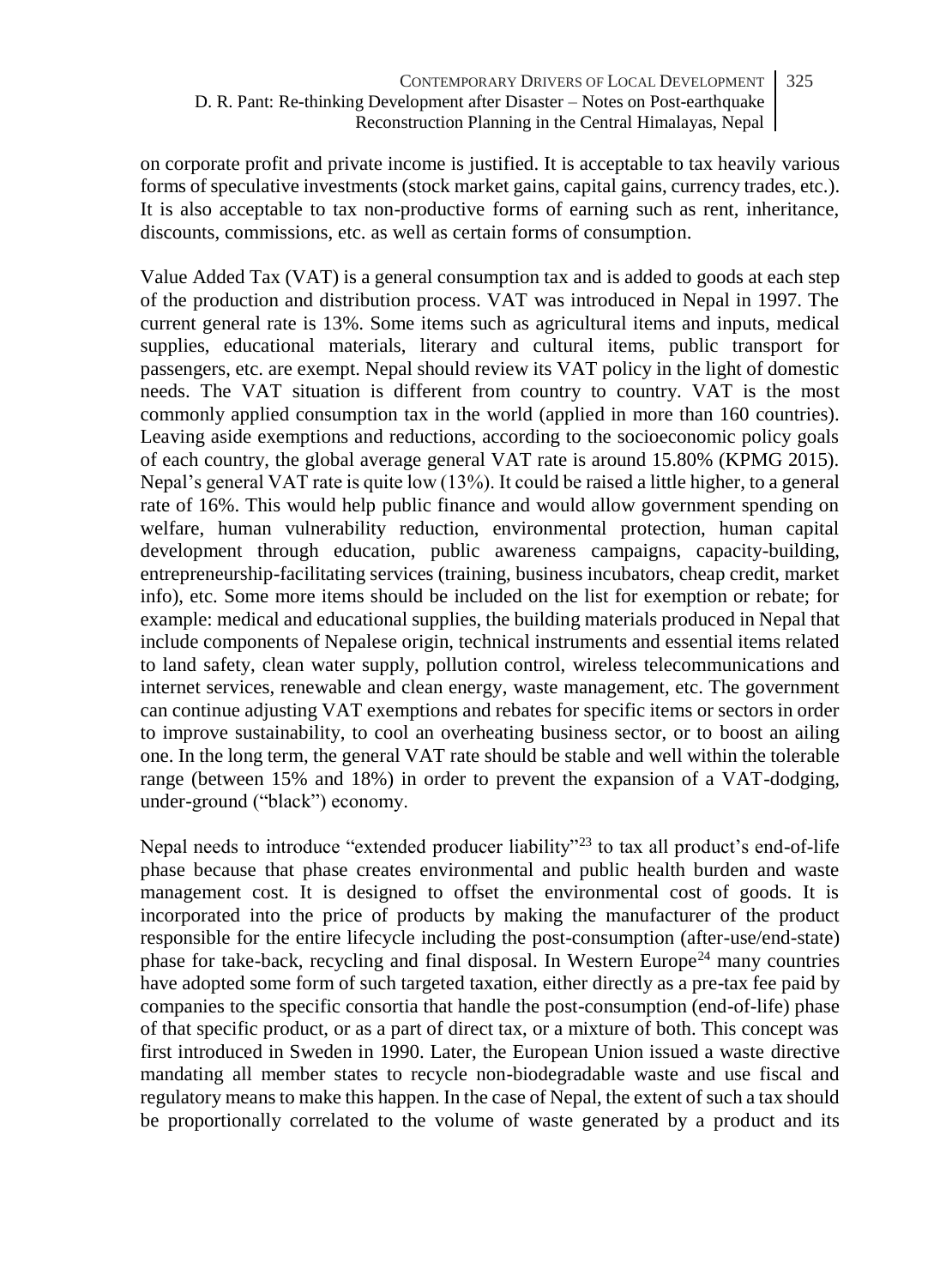packaging material, with the risks (hazardous/non-hazardous) incurred by the after-use phase, with the environmental burden (biodegradable/non-biodegradable), and with the cost of waste handling and final safe disposal.

In the case of products imported from other countries (i.e. most of the consumer products in Nepal), there should be an "extended importer/trader liability" tax for products as well as for packaging materials whose end-of-life/after-use ultimately becomes a burden to society, the environment and public finances (i.e. the cost of waste management). Imposing an outright ban on non-biodegradable materials without some viable alternative makes little sense. The former would be unenforceable, thus would only create illegal traffic and unauthorized dumping. It is better to vigorously tax non-biodegradable materials right at the beginning of their entry into the socioeconomic cycle in order to prevent waste. The tax collected by extended producer and trader liability should be invested in the research and development of locally available biodegradable substitutes and used to provide an incentive to local entrepreneurs who produce items from locally available biodegradable materials and re-use and recycle materials already in circulation.

In addition, substantial taxation should be imposed on items associated with an unhealthy lifestyle such as drugs, tobacco, alcohol, junk food, and drinks. Since 2016, the United Kingdom has imposed an extra tax burden on sugar-containing bottled and canned drinks. In response to growing concerns over obesity, UK imposed a levy on soft drinks like Coca Cola, Pepsi Cola, Red Bull, 7Up, etc.<sup>25</sup> Many other countries are either already implementing or seriously considering similar options for a variety of unhealthy items.

After imposing fiscal pressure on unhealthy items, on the end-of-life/after-use stage of all products, and on non-biodegradable materials, the cost will be very high for certain types of industrial products. A hefty tax on non-biodegradable and unhealthy items, containers and packaging will generate noticeable costs for producers and importers. Producers and importers will discharge the accumulated tax pressure down to retailers and consumers in order to maintain their profit margins. Ultimately, end-consumers will have to pay more. This will discourage the consumption of certain products. Less nonbiodegradable materials in circulation means a reduction in the waste management burden. Less consumption of junk foods/drinks means a positive gain for people's health and purses. Less importation will stimulate local entrepreneurship and improve the trade balance. The demand for local biodegradable substitutes will certainly increase. Local producers may venture into the production and trade of local alternatives that are less exposed to taxation (i.e. environment-friendly, healthy, biodegradable). Harnessing domestic resources through such progressive taxation for local development is far better than depending on foreign aid (loans and grants).

After the 2015 earthquake, foreign governments and international organizations pledged (but have not effectively delivered) a little more than four billion US\$ to help Nepal – nearly half of the entire total estimate of aid required for the five-year period of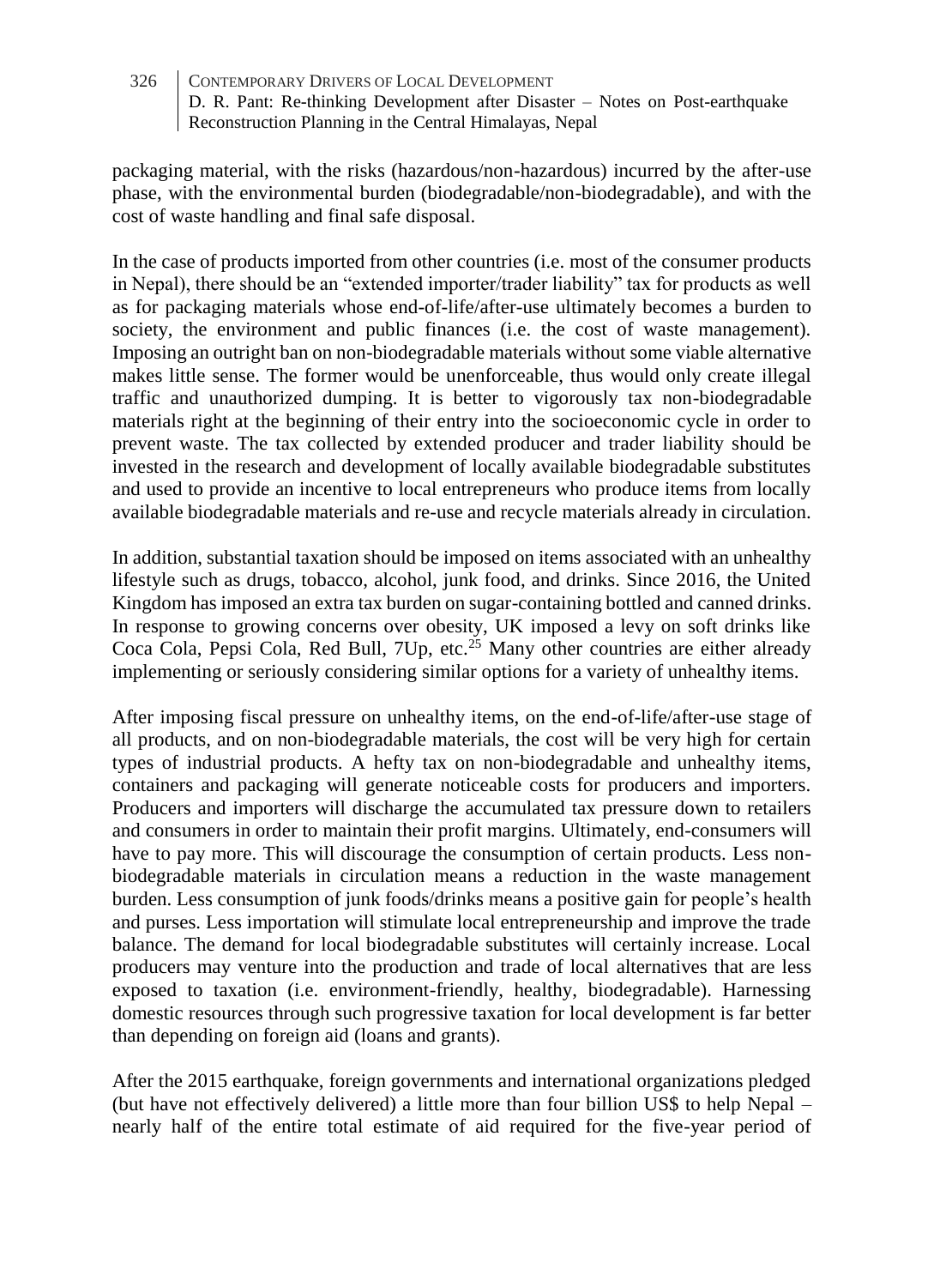rehabilitation and reconstruction. Aid from foreign governments and from international institutions is called "Official Development Assistance" (ODA). In Nepal ODA is spent on infrastructure, drinking water, health, education, energy, agriculture, and also for "peace and rehabilitation" projects after the end of Maoist insurgency. ODA comes to Nepal in different forms (outright grants, commodities or cash or specific services, soft loans, disbursements for ongoing or completed projects, direct payments to providers such as NGOs or firms, etc.). Foreign aid is used to support development programs, national budgets, and for humanitarian assistance. Nepal also receives direct help from large international non-governmental organizations (INGOs). The combination of all foreign grants, loans and contribution has represented on average one-fifth of the national budget over the last decade.

Nepal has been receiving foreign aid and "advice" for the past six decades. Six decades of such foreign aid and advice have not produced better governance in Nepal. The country remains one of the poorest, worst governed,  $^{26}$  and perceived as one of the most corrupt<sup>27</sup> in the world, All this seems to suggest that foreign aid to Nepal is ineffective, misused or wasted. Serious doubts have been raised by scholars and observers, both Nepalese and foreigners, about foreign aid to Nepal, from early periods until recent times (Mihaly 1965; Pyakuryal *et al*. 2008; Panday 2011). Frequently, observers question foreign donors' terms, conditions and "advice" (interference in internal affairs). More questions are being raised about many unintended consequences (e.g. corruption, the rise of a foreignconnected new professional elite, rent-seekers, too many aid-seeking NGOs, proselytism for converting locals to followers of alien religions, distortion of market, inflation, aiddependency, loss of national prestige, etc.). Foreign aid is a very controversial issue in Nepal; but not only in Nepal.

Ultimately, reliance on foreign aid is not a definitive solution for any country. A country that is dependent on foreign aid will never be free of foreign interference in its internal affairs, and will never be held high in the opinions of its own people nor in global public opinion. Now, starting from the efforts related to post-earthquake reconstruction, Nepal's economic goal should be to pay back its foreign debt and phase out dependency on foreign aid. Nepal should build a self-reliant and debt-free economy based on sound public finances, targeted taxation, government efficiency and, above all, private sector productivity and expansion (local entrepreneurship-driven development). The best form of foreign aid that Nepal needs, and which can be highly effective, is that of selected and essential technical help: experts, trainers and essential equipment from abroad.

### **9 Concluding remarks: a little note from the past, an important lesson for the future**

After the big earthquake of 1934, which killed more than 12000 and destroyed most of Kathmandu valley's houses and infrastructures, Nepal's rulers of that period (hereditary monarchy, regents and coteries, none democratically elected), politely declined the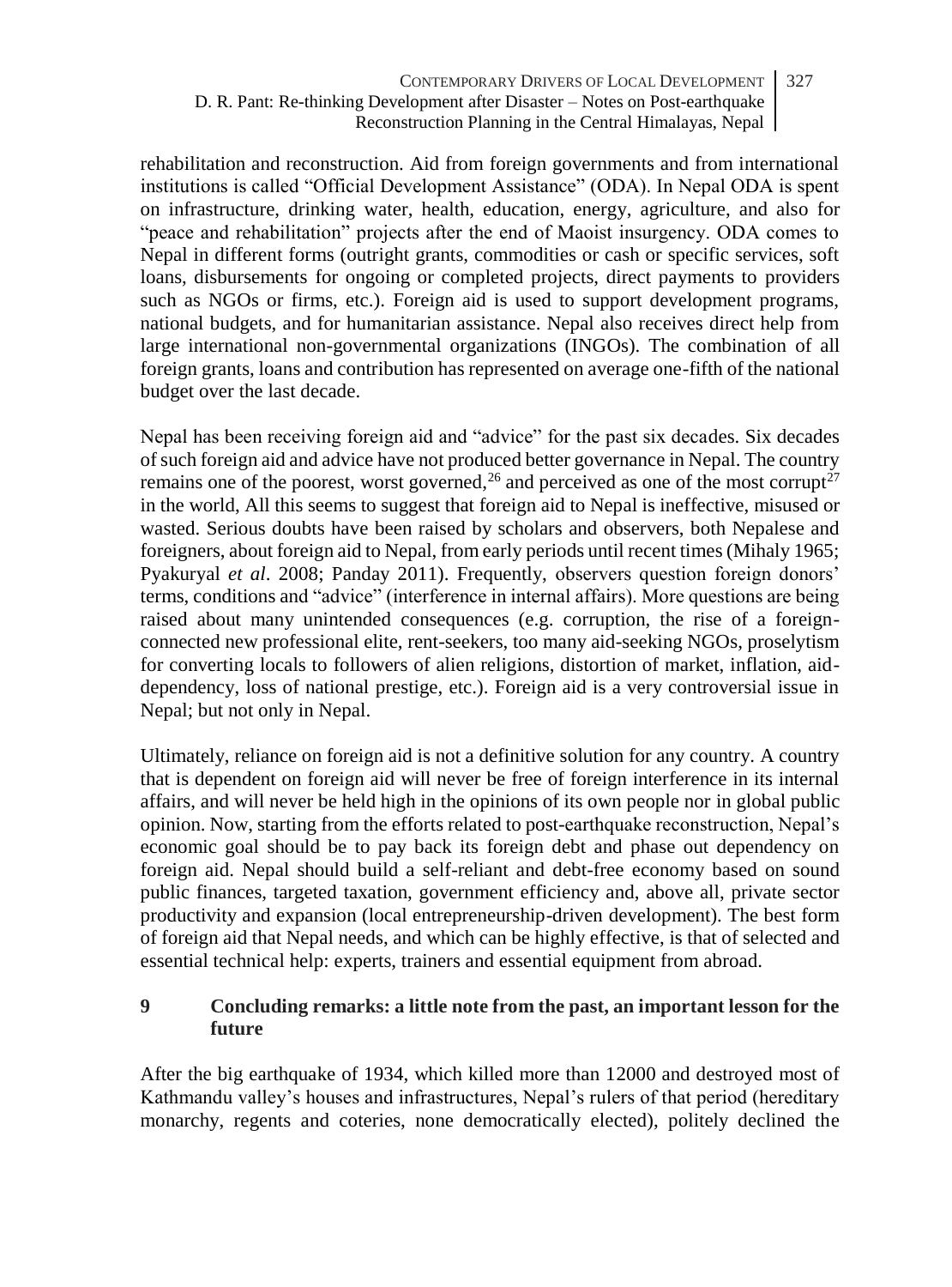generous offers of financial help for reconstruction by the global super-power of that time (i.e. the British empire, present as colonial administrator in neighbouring India). But the Nepalese rulers were successful at mobilizing and managing internal resources, helping the needy, punishing the greedy, and in re-building better. In the aftermath of the 1934 earthquake, free donations from individuals and charities from outside Nepal (mostly from India, Britain and Japan) were accepted only for immediate emergency relief. Not a single penny was accepted for reconstruction. Reconstruction was done entirely by harnessing internal resources (Sharma 1951). It is also noteworthy that, in the end of a seven years-long recovery and reconstruction process, loans provided by government to commoners for rebuilding their family shelters were totally pardoned (Shamsher [1936] 2015). Is it not possible for today's democratically elected Nepalese rulers to do something similar (or better) now, instead of begging for money from foreign donors and delaying the reconstruction process?

### **Notes:**

<sup>1</sup> After a two-decade hiatus, local (municipal and regional) elections were held in Nepal in three phases on 14 May, 28 June and 18 September 2017. These were the first local-level elections to be held since the promulgation of the new 2015 constitution. The previous local elections were held in February 2006 under the old monarchical constitution, which were boycotted by the major political parties, and saw low voter turnout. Prior to 2006, local elections were held in 1997. Elections were supposed to be held in 2002 but were delayed due to decade-long (1996–2006) violent political turmoil caused by the so-called "people's war" launched by the Maoist communist party of Nepal.

<sup>2</sup> Sindhupalchok, one of the mountain districts worst affected by the earthquake (one of our field survey sites), is a case in point; out of 68 municipal bodies known as "Village Development Committees" (VDC), as many as 25 VDC offices were without secretaries when the disaster happened.

<sup>3</sup> In less than three years following its formation, the chief executive officer and members of the executive board of the National Reconstruction Authority (NRA) were changed four times following changes in the government coalition and due to the political bargaining among the coalition partners.

4 It appears that, since 2006, more than four million able-bodied Nepali citizens have left the country to work abroad. According to Nepal's government foreign employment regulatory offices, each year around half-a-million Nepalese citizens legally go abroad for work. There are no estimates about those who have left illegally (through human-trafficking channels).

<sup>5</sup> World Development Indicators from the World Bank, gross domestic product (GDP) per capita based on purchasing power parity (PPP); data last updated on 01/03/18.

<sup>6</sup> Nepal's new constitution came into effect on Sept 20, 2015, replacing the interim constitution of 2007 which, in turn, was established after the abolition of the monarchy. According to the new constitution, Nepal is composed of seven large administrative regions which are supposed to be responsible for local development, some fiscal policy matters, environmental measures and social provisions.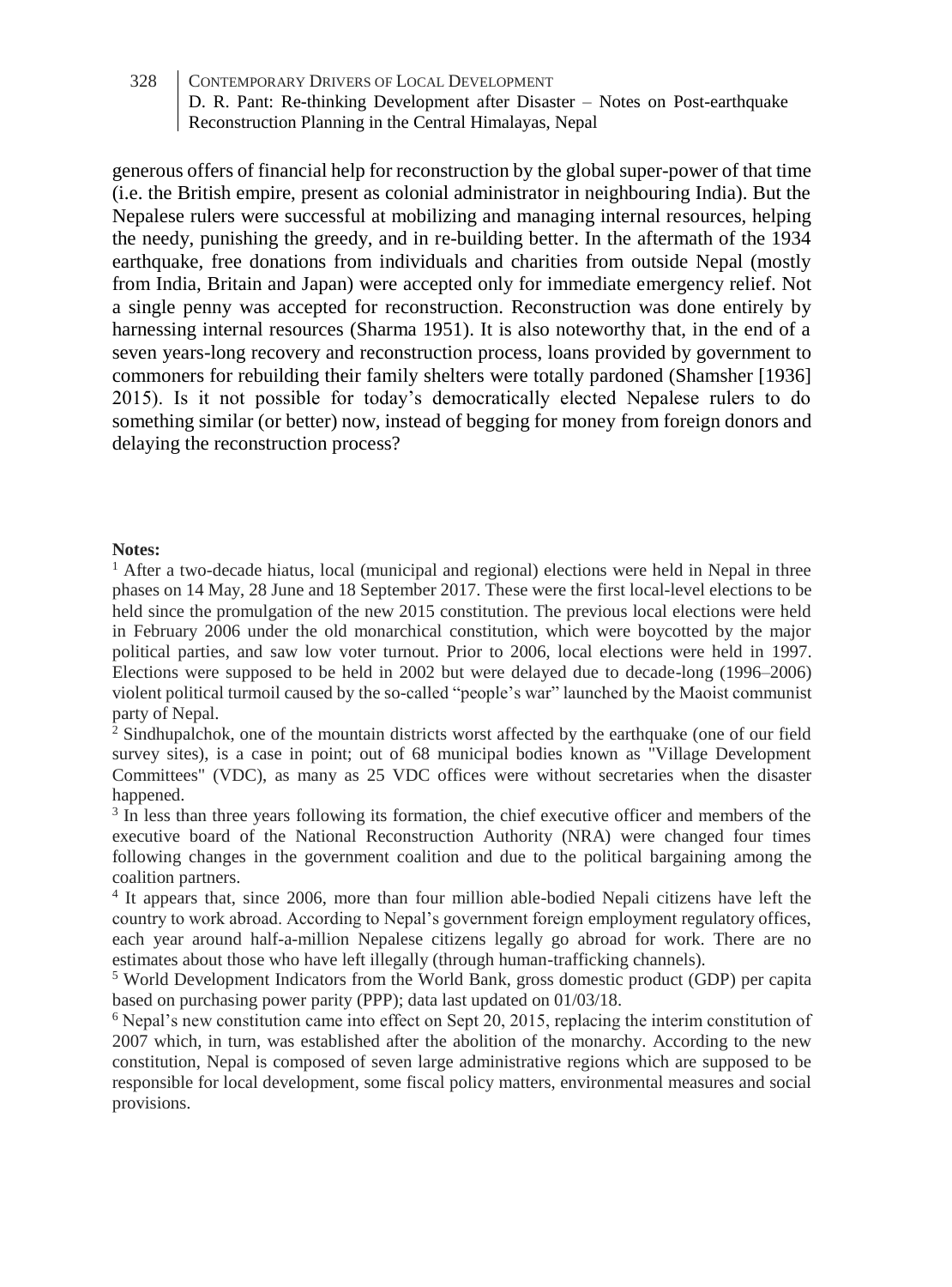- <sup>7</sup> Source and license: https://commons.wikimedia.org/wiki/File:Nepal\_adm\_location\_map.svg (15 March, 2019).

<sup>8</sup> *Pipal* or *Peepul* (*Ficus religiosa*) is a species of semi-evergreen fig tree with a very long lifespan. <sup>9</sup> Their remains are found in many parts of the Indian subcontinent and Himalayan region where they are known as *Gadh*, *Gadhi* or *Kot*. Such public structures were also common in Europe during the Middle Ages. Many medieval European villages and towns were developed around a central fortified structure (*Receptum* in Latin) which served as a temporary retreat to protect the population in times of insecurity and emergency. Usually, the fortified citadels (*Ricetto* o *città murata* in Italy, *Kremlin* in Russia, *château* in France, similar structures all over Europe) contained the governor's residence, a military post, market square, chapel, lodging and storage facilities. *Receptum* also served as the places in which to deposit the treasures of the community, venues for gatherings of public interest and celebrations, and as the site of local government. The best preserved example of a large *receptum* in Western Europe is to be found in Candelo (*Ricetto di Candelo*, built in the 11th century A.D.) in the province of Biella in the region of Piedmont, north-western Italy.

<sup>10</sup> "Road accidents are the leading cause of death of young adults between 18–29 years of age. Those getting killed are therefore often the able-bodied, the best of the workforce, and often the breadwinners for their family," (c.f. *Nepali Times*, 26 July–1 August, 2013).

 $11$  "Walkability" is a measure of how safe and easy an area is for a pedestrian. Walkability means that the public space and built environment are benevolent to the presence of people living, working, doing their necessary tasks, going to school, shopping, visiting, enjoying or spending time in any area – on foot. Walkability decreases human vulnerability; it encourages safe and free movement of individuals and groups, social interaction and the getting-together of friends and relatives. Walkability provides the much-needed "eyes on the street" that reduce petty crime because more people walking around means more eyes watching over neighborhoods and streets. Walkability has become an important concept in land-use and environmental planning. Factors influencing walkability include the quantity and quality of sidewalks and walking lanes, pedestrian rights-of-way, land use patterns and, above all, a drastic decrease in the volume and pressure of motorized traffic. Automobile-focused street design and town planning are detrimental to walkability. In Asian cities, only areas of interest to tourists are walkable to some (limited) extent; the case of Nepal is one of the worst in Asia (Leather *et al.* 2011).

 $12$  According to a projection from the Nepal Electricity Authority (NEA), demand will triple in the next decade, reaching 3,600MW by 2027. Nepal's installed hydropower capacity is around 800 MW. Electricity demand has already exceeded 1300MW. According to the latest official estimates, fossil fuels are used mostly for transportation, while firewood still contributes more than 75% of household energy needs (in rural areas, perhaps 99%); fossil fuels account for more than 8% of domestic needs, electricity for only 2%, and solar around 0.5% (Water and Energy Commission Secretariat, Government of Nepal, 2015).

<sup>13</sup> Nepal is rich in water resources: glaciers, snow-melt, rainfall, falls and springs, surface and underground water. There are more than 5000 rivers, including rivulets and tributaries, totaling about 45000 km in length. Moreover, there are hundreds of lakes and thousands of natural ponds of various sizes. Nepal contains 2.2% of the world's inland water resources. This is significant considering that the country is a relatively tiny, landlocked spot on the world map. Nepal's potential capacity for producing energy from hydropower projects is estimated to be above 80000 MW.

<sup>14</sup> Nepal's geophysical characteristics (between 30.43° and 26.36° latitude north of the Equator, elevated position) and climatic conditions (around 300 days of sunshine annually) create highly suitable conditions for harnessing solar energy for heating as well as for electricity generation. Solar and photovoltaic (PV) plants do not pollute the air; they can be added or fitted into existing structures (usually on rooftops) without occupying extra space and without being visually invasive.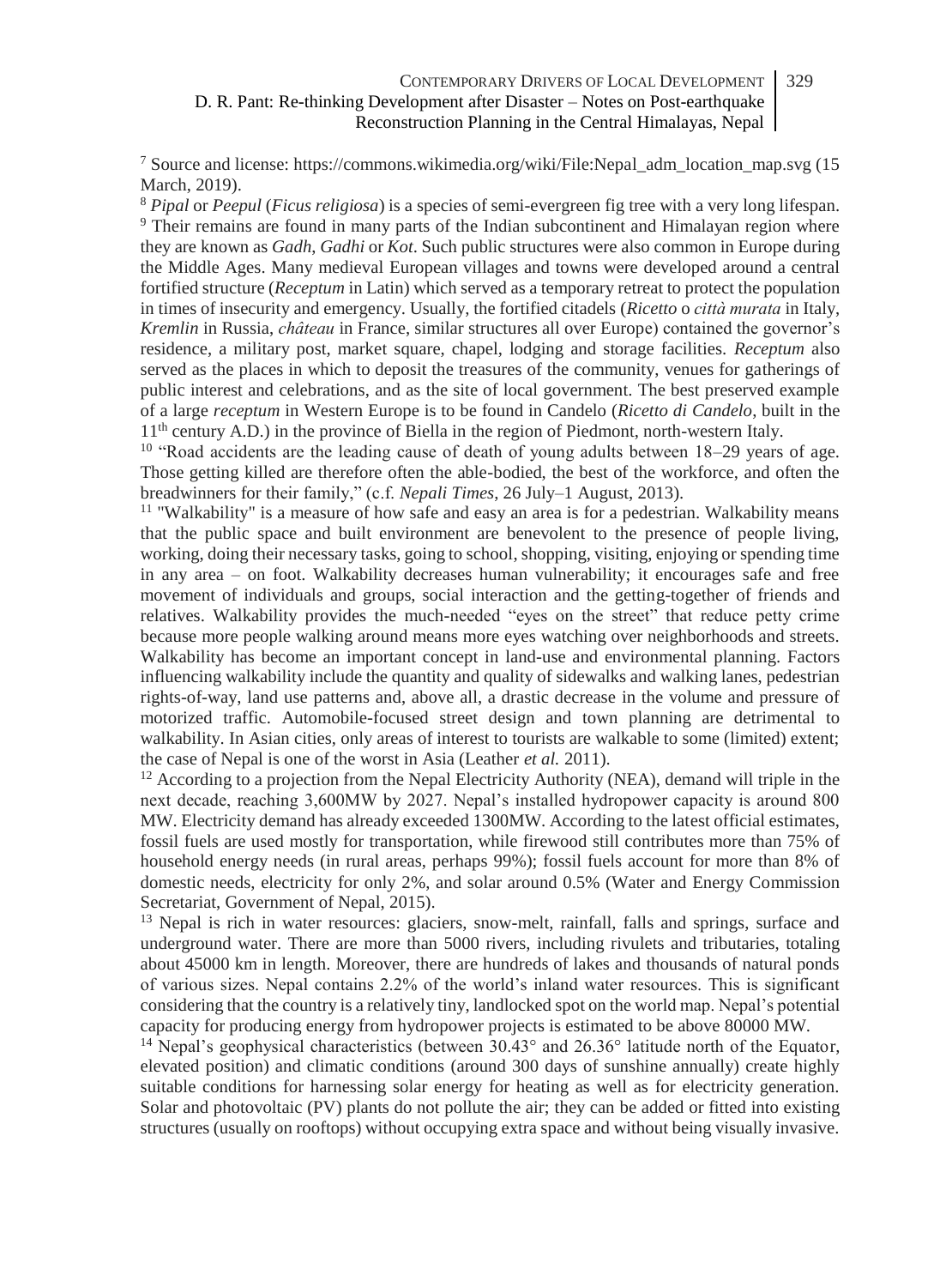- Covering natural spaces and green fields with solar/PV must (and can) be avoided; solar/PV should be fitted onto the built structures without eroding virgin surfaces. In contrast, wind power turbines have a significant impact. A large number of turbines and supporting structures and a lot of materials and artifacts are needed to harness energy from wind. Such invasive structures can have a degrading effect on landscape quality (landscape is Nepal's main resource for tourism). The availability of wind is irregular and uneven from place to place, and highly unpredictable. Wind power facilities (turbines) interfere with the normal movement of birds and insects (e.g. honeybees, butterflies, glow-worms …) directly, and as act as physical barriers indirectly though disturbances in bioacoustics and vibrations. It may be possible to harness energy from small individual turbines in the form of power co-generators by using a "stand-alone" (off-grid) system in some windy places (e.g. northwestern high mountain districts). In general, for the public grid and on a medium-large scale, this solution is not suitable for Nepal.

<sup>15</sup> Nepal's waste management needs survey submitted to the "Global Partnership on Waste Management". The United Nations Environment Programme (GPWM/UNEP) and the Nepal-based NGO Society for Environment and Economic Development (SEED) suggests that Nepal's waste management is very inefficient and, above all, the country needs to address the problem of specific and potentially hazardous wastes such as industrial and non-biodegradable waste, healthcare waste (used and discarded bio-medical items) and e-waste (electronic and electrical trash). In Nepal, potentially hazardous wastes are often discharged carelessly, or disposed alongside general municipal waste, or informally recycled with little attention to health and environment (UNEP 2019; available at:

http://www.unep.org/gpwm/InformationPlatform/org/gpwm/CountryNeedsAssessmentAnalysis/ Nepal/tabid/106535/ (15 March, 2019).

<sup>16</sup> For the fiscal year (FY) 2015–2016, Nepal's real GDP at basic prices (adjusted with inflation) was estimated to be around NPR 6 952 billion (around 66 billion US\$, provisional estimate, first semester of current FY), with an annual inflation rate of around 9–10%. The annual average percentage change of real GDP at basic prices has swung between 2.8% in FY 2006–2007 to 5.7% in FY 2013–2014. A sharp decline occurred in fiscal year 2014–2015 (2.3%) and in FY 2015–2016 (0.77%), certainly due to the economic slowdown following the earthquake, unrest in the southern lowlands, and the Nepal-India border blockade between late 2015 and early-2016. Per capita GDP was 410 US Dollars in FY 2006–2007; it reached 762 US\$ in FY 2014–2015 and was expected to decline slightly (752 US\$) in FY 2015–2016. Nepal's moderate increase in GDP has not been well distributed; the rich-poor gap remains a serious problem.

 $17$  The global "Multi-dimensional Poverty Index" (MPI) was developed by Alkire and Santos (2010; see also Alkire *et al.* 2015) and first appeared in the UNDP's 2010 Human Development Report. The MPI takes into account three dimensions of deprivation: health, education, and living standard. In each of the three dimensions several specific indicators (e.g. households with running water or proper roofing and flooring) can be included as per the local context. The Sustainable Development Goals (SDG) promoted by UN recognize and seek to end poverty in all its forms and dimensions. The multidimensional concept of poverty is now embedded in the SDGs.

<sup>18</sup> The total population of Nepal is 29 million.

 $19$  According to the Heritage Foundation's calculations, Nepal's economic freedom score is 54.1, making its economy  $133^{rd}$  out of 180, putting it among the "mostly unfree" countries. The "Economic Freedom Index" is calculated by taking into account judicial effectiveness, property rights, monetary freedom and labor freedom.

 $20$  "... Former dignitaries, including heads of state, prime ministers, ministers, chiefs of commissions and security bodies, justices and secretaries are using excessive … facilities worth millions of rupees from taxpayers' money", stated the sub-panel of a parliamentary committee after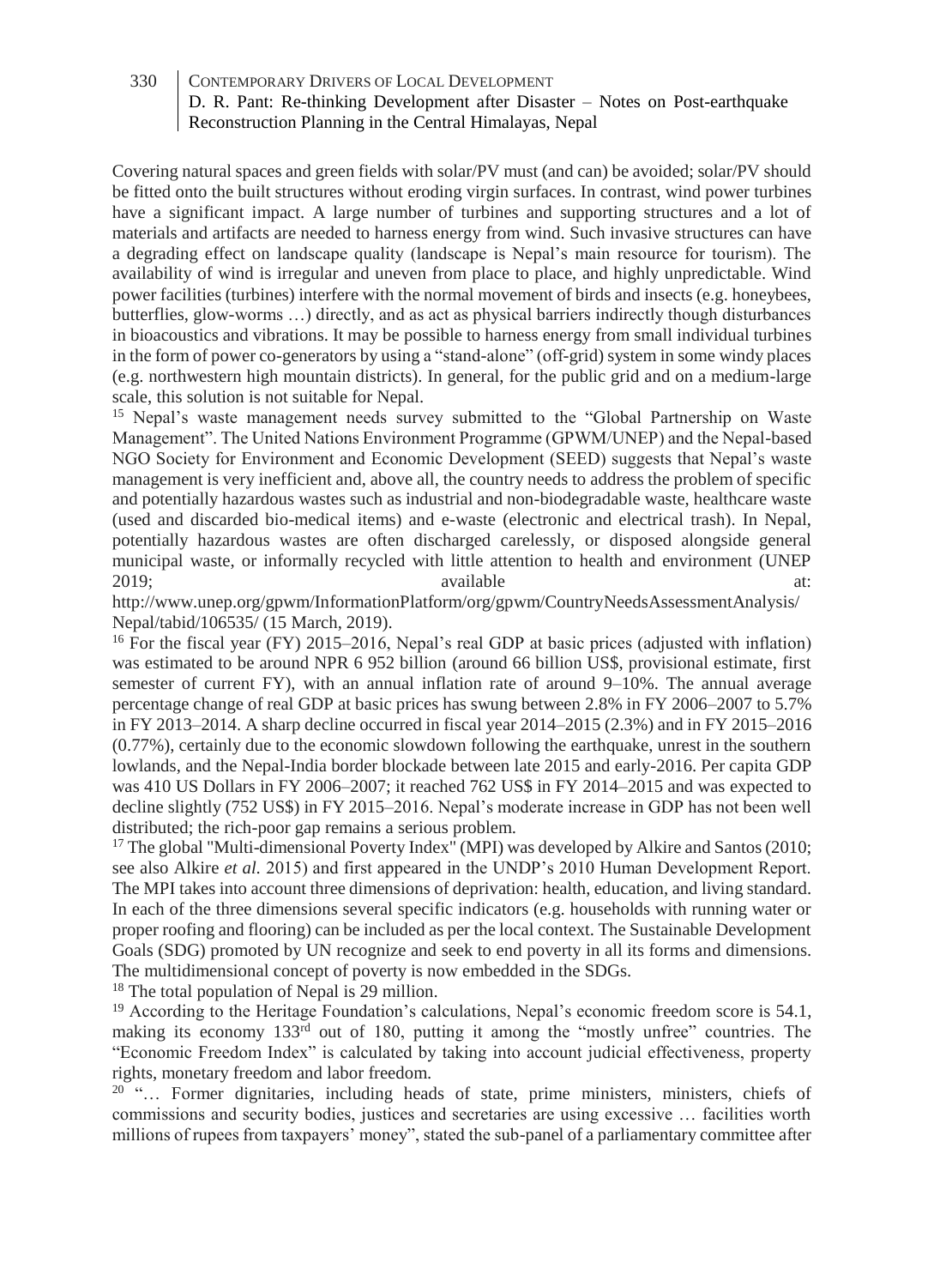- nearly three months of study. The sub-panel was headed by parliament member Janak Raj Joshi. … "Rented or government residences, deployment of personal and residence security and other facilities such as vehicles, drivers, fuel, maintenance, secretariat, staff, helpers and medical facilities are the types of conveniences provided to former dignitaries. In Nepal there are 8 former prime ministers, 9 former deputy prime ministers, 11 former chief justices and 17 former home ministers using the facilities," stated the report. "The state has to bear from Nepalese Rupees [sic] (NPR) 3.6 million to NPR 4 million every year just for one former high-ranking dignitary …" (see Prakash Acharya, "Security, facilities for former VIPs unjustifiable: House panel" in the Himalayan times, daily, Kathmandu, Nepal, 21st June 2016).

<sup>21</sup> Every time Nepal's head of state (president) or government (prime minister) travels abroad on an official visit, a big, colourful ceremony is organized with five virgins (*Pancha-Kanya*), decorations and garlands, guard of honour and so on at the airport to see-off and to welcome back; this is unnecessary, expensive, even ridiculous.

<sup>22</sup> From reading the 253-page-long report of Nepal's tax advisory committee (Rajaswa Paramarsha Samiti-ko Prativedan 2067, Ministry of Finance, Government of Nepal (2010)), we get the impression that there are enough details but not enough clarity about economic and social policy goals for targeted taxation.

 $23$  According to the Organization for Economic Co-operation and Development (OECD 2019), "Extended Producer Responsibility" places a significant responsibility – financial and physical – for products' post-consumption phase. Assigning such responsibility could in principle provide incentives to prevent wastes at the source, promote product design for the environment and support the achievement of public recycling and materials management goals. Within the OECD the trend is towards the extension of EPR to new products, product groups and waste streams such as electrical appliances and electronics Available at: http://www.oecd.org/env/toolsevaluation/extendedproducerresponsibility.htm (15 March, 2019).

<sup>24</sup> In Germany, after the adoption of "extended producer liability", between 1991 and 1998, per capita consumption of packaging material was said to have come down from 94.7 kg to 82 kg. In the USA, 40 such laws have been enacted in various states since 2008 and the results are positive. *Auto Recycling Nederland* (ARN) is a producer liability organization that makes arrangements for vehicle component recycling charging an advanced recycling fee to those who purchase a new vehicle; that fee is used to fund recycling. *Consorzio Nazionale per la Raccolta, il Riciclaggio ed il Recupero degli Imballaggi in Plastica* (COREPLA) in Italy is a mandatory consortium for companies that produce plastic materials; it was established to charge producers a fee and to handle collection, recycling and re-utilization. There are similar mandatory consortia for other nonbiodegradable wastes across Europe. Outside the EU, other western countries such as Norway, Iceland and Switzerland have also adopted similar measures. The Swiss Association for Information, Communication and Organizational Technology (SWICO), an ICT industry organization, addresses the problem of electronic waste.

<sup>25</sup> In the UK there is a so-called "sugar tax" on bottled and canned drinks with more than 5g of sugar per 100ml. There is also a higher rate for those with more than 8g per 100ml. Natural fruit juice and milk-based drinks are exempt. The measure will raise an estimated 520 million pounds (around 673 million US\$) a year, and will be spent on doubling funding for sports facilities in primary schools of Britain.

<sup>26</sup> The 'Bertelsmann Transformation Index' (BTI) prepared by Bertelsmann Stiftung (an international NGO dedicated to research and documentation on socio-economic and political transformation in the world, based in Germany), a governance assessment tool covering 129 countries, rates Nepal as very low (around 3 on a 1-10 scale) in the "resource efficiency" (effective use of available resources) and "steering capability" (political leadership and strategic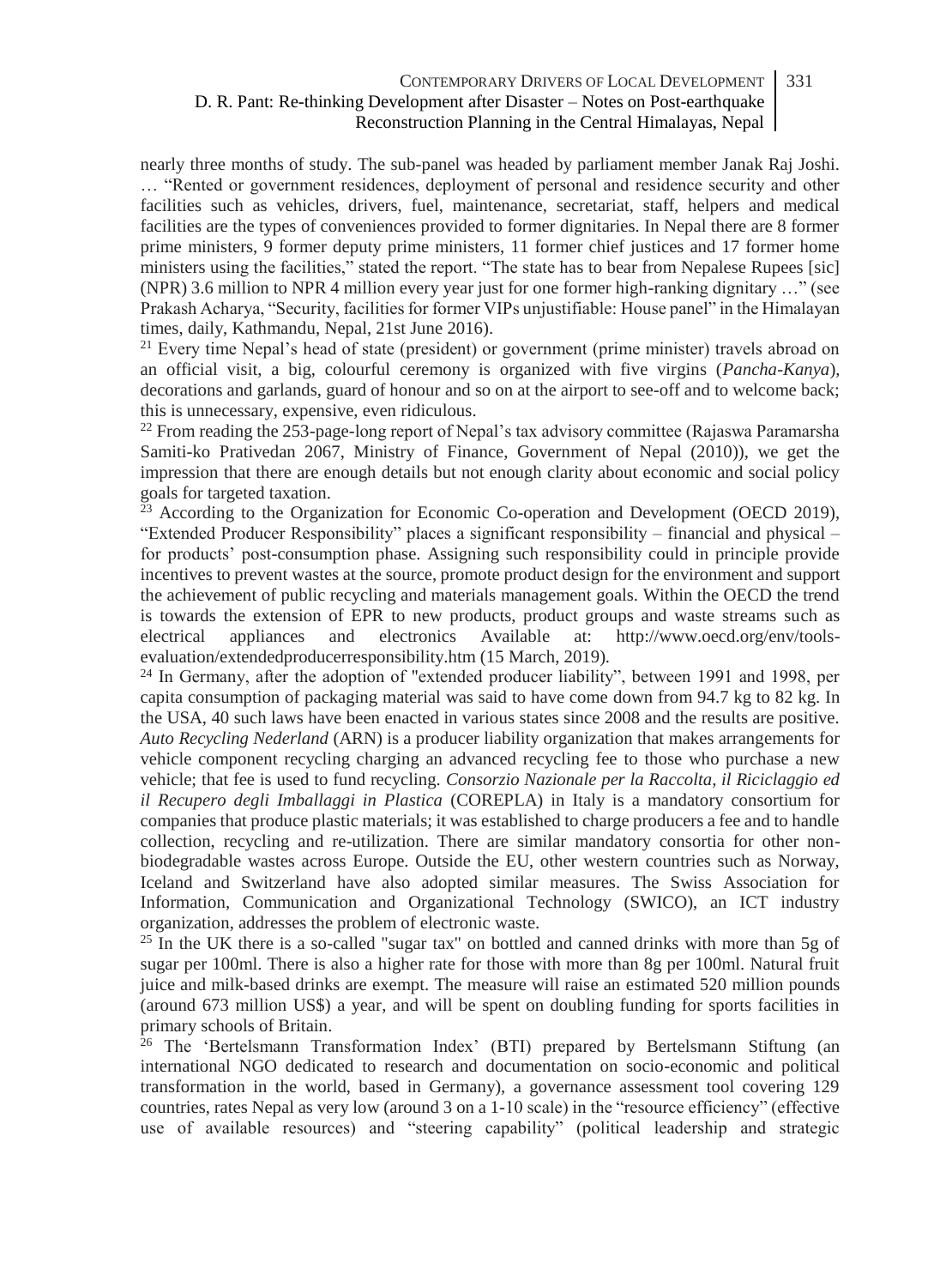- coordination) criteria. According to BTI, Nepal clearly lacks a coordinated long-term approach for economic development.

<sup>27</sup> According to Transparency International's Corruption Perception Index, Nepal is located in  $122<sup>nd</sup>$  position among 180 countries surveyed in 2017. Available at: position among 180 countries surveyed in 2017. Available at: https://www.transparency.org/news/feature/corruption\_perceptions\_index\_2017 (15 March, 2019).

### **References:**

- Acharya, P. (2016) Security, facilities for former VIPs unjustifiable: House panel. *Himalayan times,* Kathmandu, Nepal, 21st June, available at: https://thehimalayantimes.com/nepal/security-facilities-former-vips-unjustifiable-housepanel/ (March 15, 2019).
- Alkire, S. & Santos, M. E. (2010) *Acute Multidimensional Poverty: A New Index for Developing Countries,* Oxford Poverty and Human Development Initiative Working Papers No. 38 (Oxford: university of Oxford), available at: https://ophi.org.uk/acute-multidimensionalpoverty-a-new-index-for-developing-countries/ (March 15, 2019).
- Alkire, S., Foster, J., Seth, S., Santos, M. E., Roche, J. M. & Ballon, P. (2015) *Multidimensional Poverty Measurement and Analysis* (Oxford: Oxford University Press).
- Asian Development Bank (ADB) (2017) *Macroeconomic Update Nepal, Vol. 5, No. 2,* available at: https://www.adb.org/sites/default/files/institutional-document/236336/macroeconomicupdate-nepal-201703.pdf (March 15, 2019).
- Bankoff, G. & Hillhorst, D. (2008) Introduction: Mapping Vulnerability, In: Bankoff, G., Frerks, G. & Hilhorst, D. (eds.) *Mapping Vulnerability: Disasters, Development and People* (London: Earthscan), 1–9.
- Blaikie, P., Cannon, T., Davis, I. & Wisner, B. (1994) *At Risk: Natural Hazards, People's Vulnerability, and Disasters* (London: Routeledge).
- Bündnis Entwicklung Hilft (2011) *World Risk Index: Concept and Results*, available at: https://collections.unu.edu/eserv/UNU:2046/WorldRiskReport-2011\_online\_EN.pdf (March 15, 2019).
- Cardona, O. D. (2008) The Need for Rethinking the Concepts of Vulnerability and Risk from a Holistic Perspective: A Necessary Review and Criticism for Effective Risk Management, In: Bankoff, G., Frerks, G. & Hilhorst, D. (eds.) *Mapping Vulnerability: Disasters, Development and People* (London: Earthscan), pp. 37–51.
- Central Bureau of Statistics of Nepal (2014) *Statistical Yearbook of Nepal 2014,* available at: https://cbs.gov.np/wp-content/upLoads/2019/02/Statistical-Year-book-2013\_SS.pdf (March 15, 2019).
- Chiaro, G., Kiyota, T., Pokhrel, R. M., Goda, K., Katagiri, T. & Sharma, K. (2015) Reconnaissance report on geotechnical and structural damage caused by the 2015 Gorkha earthquake, Nepal, *Soils and Foundations,* 55(5), pp. 1030–1043.
- Delica, Z. (2001) Community mobilization for early warning, *Philippine Planning Journal,* 30(2), pp. 30–40.
- Delica-Willison, Z. & Willison, R. (2004) Vulnerability Reduction: A Task for the Vulnerable People Themselves, In: Bankoff, G., Frerks, G. & Hilhorst, D. (eds.) *Mapping Vulnerability: Disasters, Development and People* (London: Earthscan), pp. 145–158.
- Gesto, B. & Perea, L. (eds.) (2012) *Evaluando la Habilidad Basica: Una Propuesta para proyectos de cooperación* (Madrid: Los Libros de la Catarata).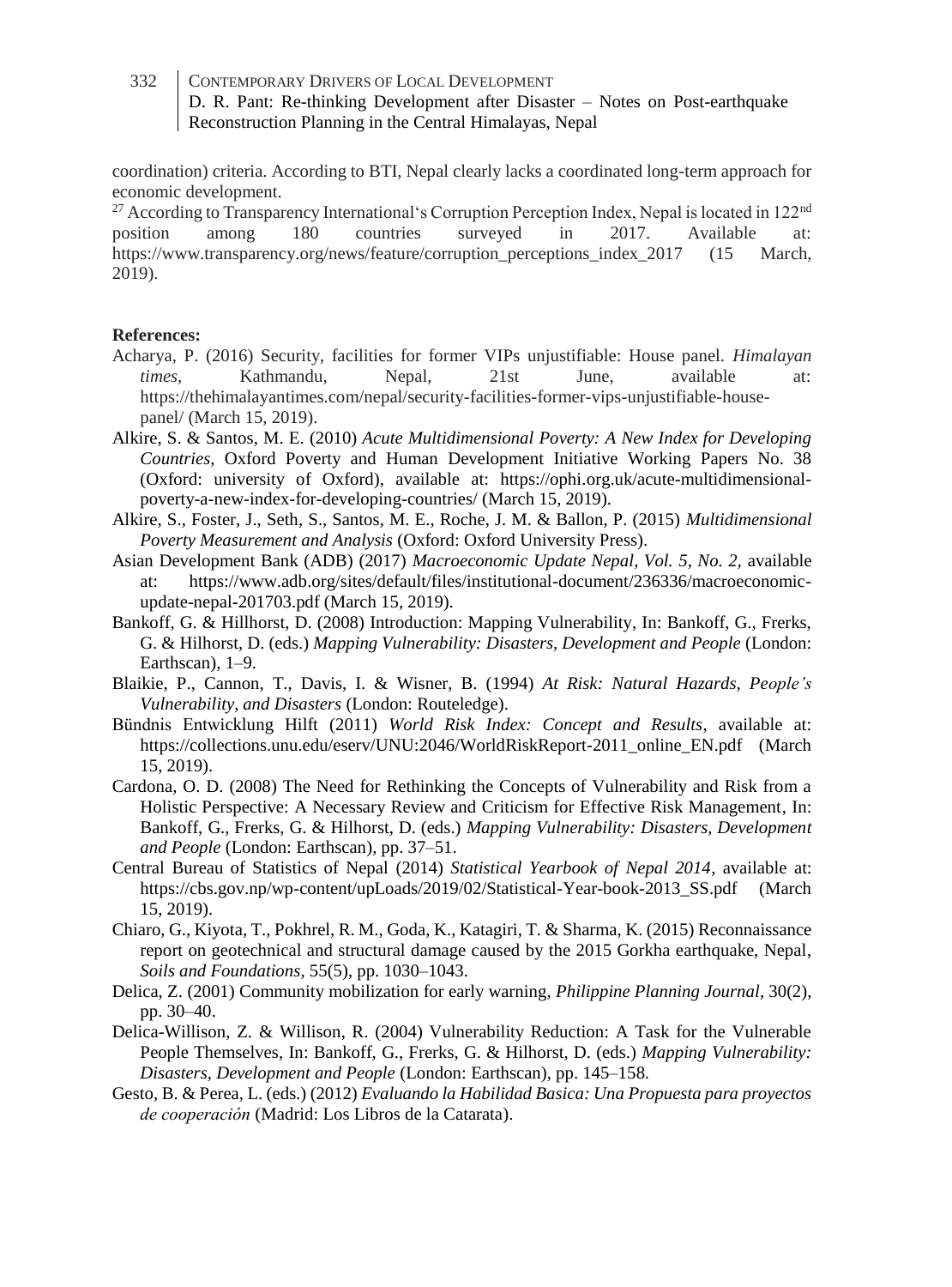CONTEMPORARY DRIVERS OF LOCAL DEVELOPMENT D. R. Pant: Re-thinking Development after Disaster – Notes on Post-earthquake Reconstruction Planning in the Central Himalayas, Nepal 333

- KPMG (2015) *Global Tax Rate Survey,.* available at: https://assets.kpmg/content/dam/kpmg/pdf/2015/11/global-tax-rate-survey-2015-v2-web.pdf (March 15, 2019).
- Leather, J., Fabian, H., Gota, S. & Mejia, A. (2011) *Walkability and Pedestrian Facilities in Asian Cities: State and Issues,* ADB Sustainable Development Working Paper Series No. 17, available at: https://www.adb.org/sites/default/files/publication/28679/adb-wp17-walkabilitypedestrian-facilities-asian-cities.pdf (March 15, 2019).
- Lyons, M., Schilderman, T. & Boano, C. (eds.) (2010) *Building Back Better: Delivering Peoplecentered Housing Reconstruction at Scale* (London: Practical Action).
- Mihaly, E. B. (1965) *Foreign Aid and Politics in Nepal: A Case Study* (London: Oxford University Press).
- Ministry of Finance of Nepal (MF) (2010) *Rajaswa Paramarsha Samiti-ko Prativedan (Report of State Revenue Advisory Committee, in Nepali),* available at: https://www.nepalyouthfoundation.org/wp-content/uploads/2018/08/FY-16-17-Audited-Financial-Statements.pdf (March 15, 2019).
- Ministry of Finance of Nepal (MF) (2016a) *Arthik Varsha 2073/74 ko Nepal Sarkar-ko Niti tatha Karyakram (Nepal Government's Policy and Program for Fiscal Year 2073/74, in Nepali),* available at: http://nepalforeignaffairs.com/policy-and-program-of-nepal-government-forfiscal-year-2073-74-full-text-in-english/ (March 15, 2019).
- Ministry of Finance of Nepal (MF) (2016b) *Statement of Technical and Other Assistance FY 2016/17: From Bilateral and Multilateral Sources Including INGOs*, available at: https://www.mof.gov.np/uploads/document/file/TA%20-
- %20English\_complete\_20160529052440.pdf (March 15, 2019).
- Ministry of Finance of Nepal (MF) (2017) *Arthik Sarvekshan: Arthik Varsha 2073/74 (Economic Survey: Fiscal Year 2073/74, in Nepali),* available at: http://mof.gov.np/en/archivedocuments/economic-survey-21.html (March 15, 2019).
- National Emergency Operation Centre of Nepal (NEOC) (2018) *Disaster Risk Reduction Strategic Action Plan*, available at: http://drrportal.gov.np/uploads/document/1445.pdf (March 15, 2019).
- National Planning Commission of Nepal (NPC) (2015) *Nepal Earthquake 2015: Post Disaster Needs Assessment,* available at: https://www.nepalhousingreconstruction.org/sites/nuh/files/2017-
	- 03/PDNA%20Volume%20A%20Final.pdf (March 15, 2019).
- National Planning Commission of Nepal (NPC) (2018) *Nepal's Multidimensional Poverty Index: Analysis Towards Action,* available at: https://www.npc.gov.np/images/category/Nepal\_MPI.pdf (March 15, 2019).
- National Reconstruction Authority of Nepal (NRA) (2016a) *Periodic Progress Report Nr. 1,* available at: https://www.nepalhousingreconstruction.org/sites/nuh/files/2017- 03/wVafwe9j5J160412073708.pdf (March 15, 2019).
- National Reconstruction Authority of Nepal (NRA) (2016b) *Progress Report Nr. 2,* available at: https://www.nepalhousingreconstruction.org/documents/nra-program-update (March 15, 2019).
- National Reconstruction Authority of Nepal (NRA) (2016c) *Post Disaster Recovery Framework 2016–2020,* available at:

https://www.recoveryplatform.org/assets/publication/PDNA/RecoveryFrameworks/Nepal\_Ea rthquake\_2016\_PDRF.pdf (March 15, 2019).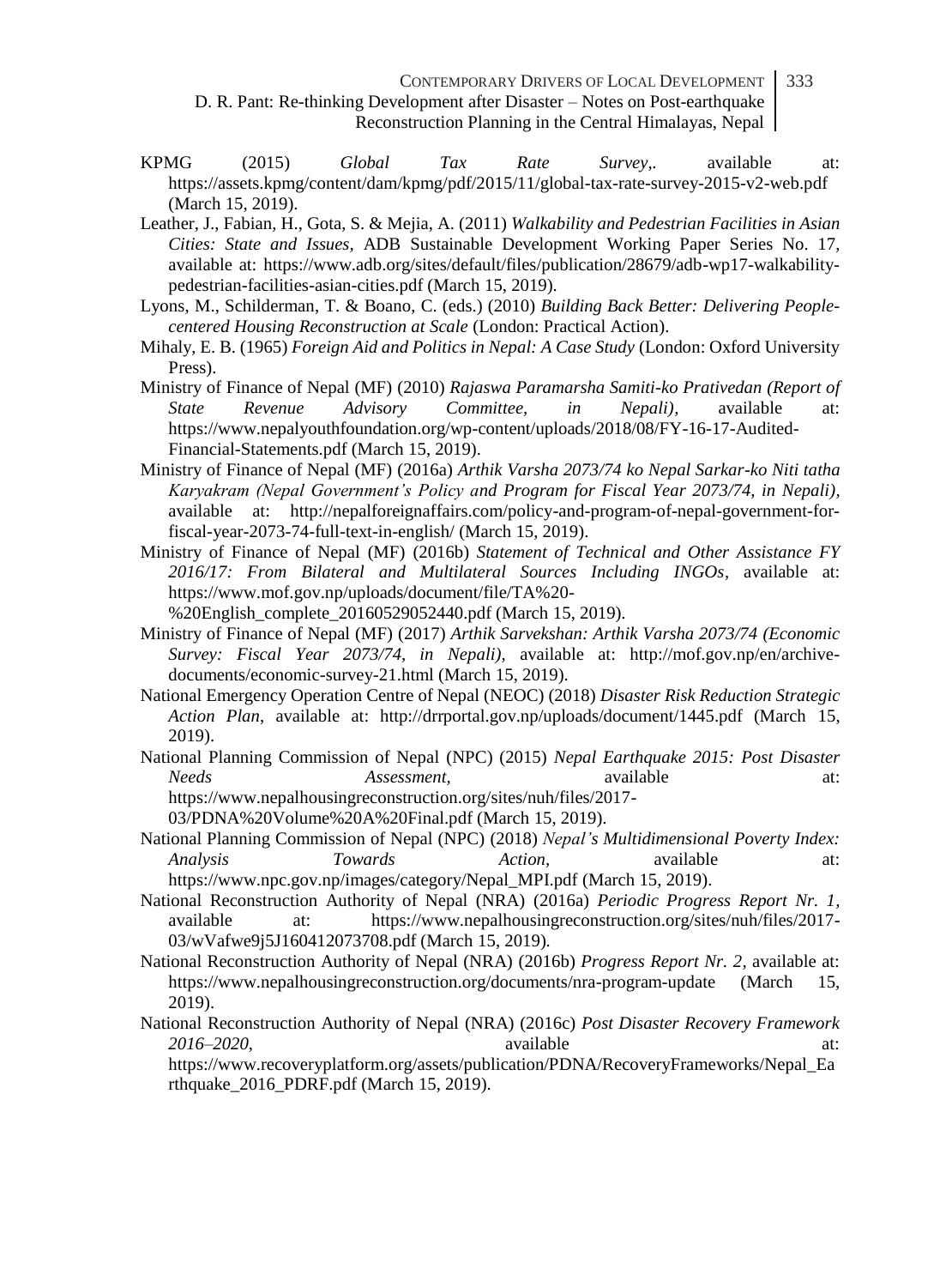- 334 CONTEMPORARY DRIVERS OF LOCAL DEVELOPMENT D. R. Pant: Re-thinking Development after Disaster – Notes on Post-earthquake Reconstruction Planning in the Central Himalayas, Nepal
- Nepal Police (NP) (2017) *Nepal Police Mirror 2017,* available at: https://www.nepalpolice.gov.np/index.php/gallery/police-mirror-2072-09-01 (March 15, 2019).
- Nepali Times (2013) *Nepal's highways of death.* Number 666, 26 July–1 August, available at: https://archive.nepalitimes.com/issue\_archive/44 (March 15, 2019).
- OECD (2019) *Extended Producer Responsibility* (Paris: OECD), available at: http://www.oecd.org/env/tools-evaluation/extendedproducerresponsibility.htm (March 15, 2019).
- Okumara, M., Bhandary, N. P., Mori, S., Marasini, N. & Hazarika, H. (2015) Report on a reconnaissance survey of damage in Kathmandu caused by the 2015 Gorkha Nepal earthquake, *Soils and Foundations,* 55(5), pp. 1015–1029.
- Panday, D. R. (2011) *Looking at Development and Donors: Essays from Nepal* (Kathmandu: Martin Chautari Press).
- Pant, D. R. (2016) *Healing the Himalayas: Proposal of Strategy, Technology and Finance for Postearthquake Recovery, Reconstruction and Renaissance in Nepal* (Castellanza: LIUC).
- Pyakurel, U., Kushiyait, B. K. & Adhikari, I. (2013) *Taxation and democracy in Nepal: taxing land, labour and capital for achieving rights for everyone* (Kathmandu: Nepal Report-South Asia Tax Justice Networknd).
- Pyakuryal, B., Dadhi, A. & Dipendra, P. D. (2008) *Is Foreign Aid Working? An Analysis of Aid Effectiveness and Growth* (Kathmandu: Mandala Book Point).
- Secure Livelihoods Research Consortium (SLRC) (2016) *Taxation, Livelihoods, Governance: Evidence from Nepal, SLRC Report 8* (London: Secure Livelihoods Research Consortium/Overseas Development Institute), available at: https://assets.publishing.service.gov.uk/media/57a0895fe5274a31e0000044/Taxation\_report8 -nepal.pdf (March 15, 2019).
- Shamsher, B. [1936] (2015) *Nepal-ko Maha-Bhukampa – Unnais-shaye-nabbe (The Great Earthquake of Nepal – 1990 B.S., in Nepali)* (Katmandu: Nepa-Laya Publications).
- Sharma, B. C. (1951) *Nepal-ko Aitihasik Rup-Rekha (Historical Sketch of Nepal, in Nepali)* (Varanasi: Babu Madhav Prasad Sharma Publisher).
- Swiss Society for Earthquake Engineering and Structural Dynamics (SGEB) (2015) *Lessons of 2015 Nepal Earthquake Disaster: A Short Report on Effects of 7.8 Mw Earthquake of 25 April 2015 and Its Aftershocks* (Zurich: Swiss Society for Earthquake Engineering and Structural Dynamics (SGEB)).
- Transparency International (2017) *Transparency International's Corruption Perception Index,* available at: https://www.transparency.org/news/feature/corruption\_perceptions\_index\_2017 (March 15, 2019).
- UNISDR (2015) *Sendai Framework for Disaster Risk Reduction 2015–2030,* available at: https://www.unisdr.org/we/coordinate/sendai-framework (March 15, 2019).
- United Nations Development Programme (UNDP) (2010) *Human Development Report,* available at: http://hdr.undp.org/sites/default/files/reports/270/hdr\_2010\_en\_complete\_reprint.pdf (March 15, 2019).
- *United Nations Development Programme (UNDP)/Nepal Office* (2018) available at: http://www.np.undp.org/content/nepal/en/home/presscenter/articles/2018.html (March 15, 2019).
- *United Nations Environment Programme (UNEP)* (2019) available at: http://www.unep.org/gpwm/InformationPlatform/org/gpwm/CountryNeedsAssessmentAnalys is/Nepal/tabid/106535/ (March 15, 2019).